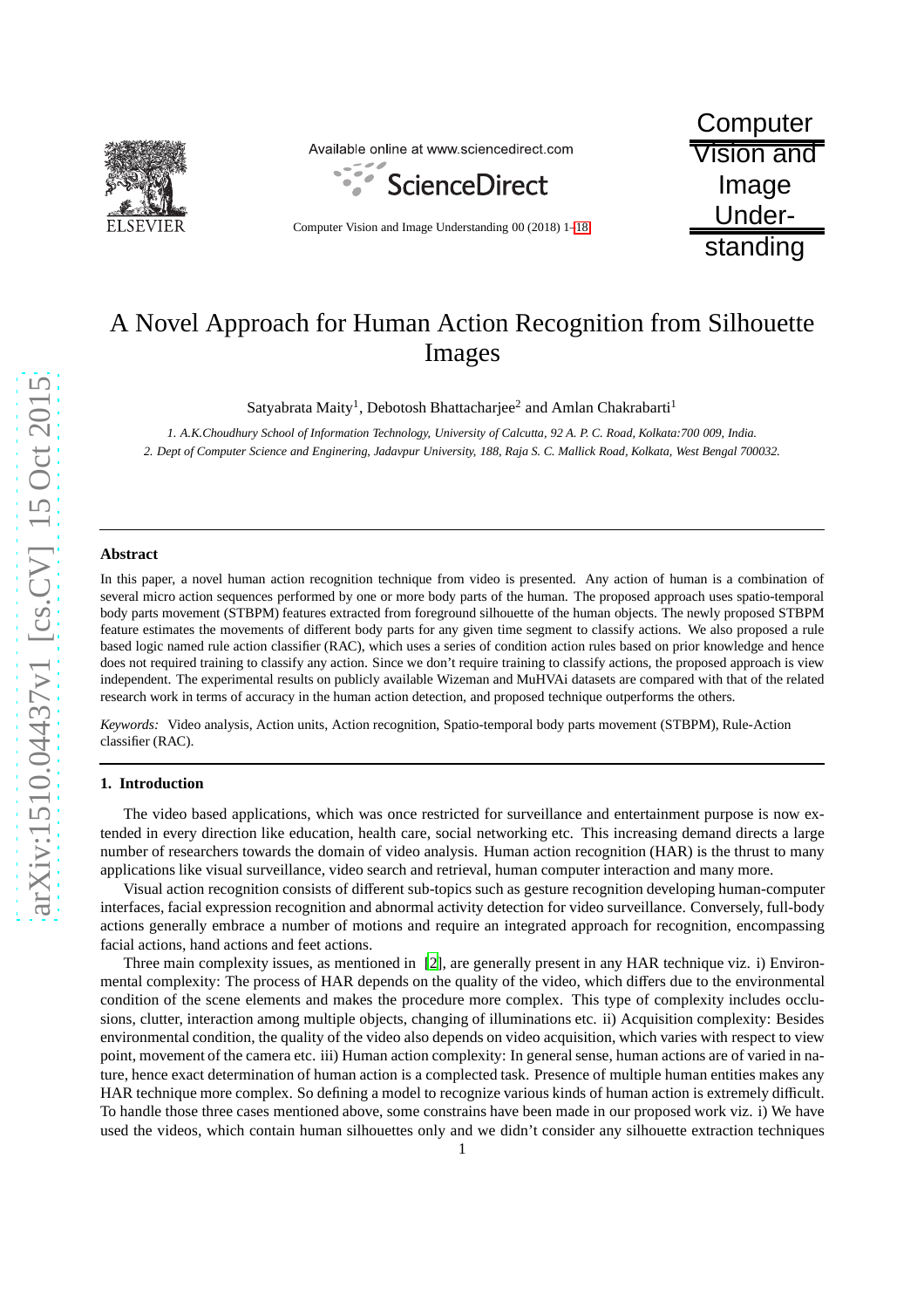also. video. So, the environmental and acquisition complicacies are not applicable for the proposed technique. ii) To reduce the complexity, the proposed work considers videos containing only one human object in each of the frame. iii) We also consider that the head should be in the upper portion of the body and the body should not be upside down.



<span id="page-1-0"></span>Figure 1. Flow diagram of the general procedure

Fig. [1](#page-1-0) illustrates the major components of a generic action recognition system using human silhouettes and their typical arrangement. The general frame-work for human action using silhouette analysis of consecutive frames of a video is mainly divided into three broad sub-steps i) Foreground extraction: Foreground is extracted by eliminating background of the video. This step helps to reduce the searching area of the current frame. ii) Foreground classification: This step determines whether the foreground area contains human or not, as it is unnecessary to analyze nonhuman objects. iii) Feature extraction and action classification: Analysis of the movement of human body parts is performed for the consecutive frames to determine the human action in the successive frames. In our proposed work, we extracts spatio-temporal features from human silhouettes and then use the features for action classification.

The actions performed by human are repetitive in nature and those actions are understandable by observing the movement of the body parts. The activity of these body parts determines action, so these body parts are termed as action units (AUs). In the proposed work, we have developed a rule based logic defined over different spatio-temporal values of AUs for determining numerous actions. The proposed approach selects four different parts of the body as AU viz. a) head, b) hand, c) leg and d) remaining body, since these four parts may be visible in a human silhouette. We design the algorithms to extract the location of these AUs in the frame containing human and then track them in the consecutive frames. We have introduced a new feature vector called Spatio-Temporal Body Parts Movement (STBPM), which contains location of a) HEAD, b) LEG(s), c) HAND(s) and d) Body Mass centre (BMC) and the derived features i.e. Head Angle (HA), Stride Angle (SA), Moving Direction (MD), Body Ratio (BR), and Bounding Box (BB). The dimension of the resulting feature vector is  $k \times n$ , where k is the number of frames to recognize the action, so we can called it as action interval. *n* is the number of features and the details of *k* and *n* will discuses in propose method section. Then Rule Action Classifier (RAC) is introduced to recognize the action. RAC is a classifier, which uses a series of condition action rules to categorize the action instead of any learning mechanism normally used by training based classifiers.

The main contributions of the proposed research work can be summarized as follows :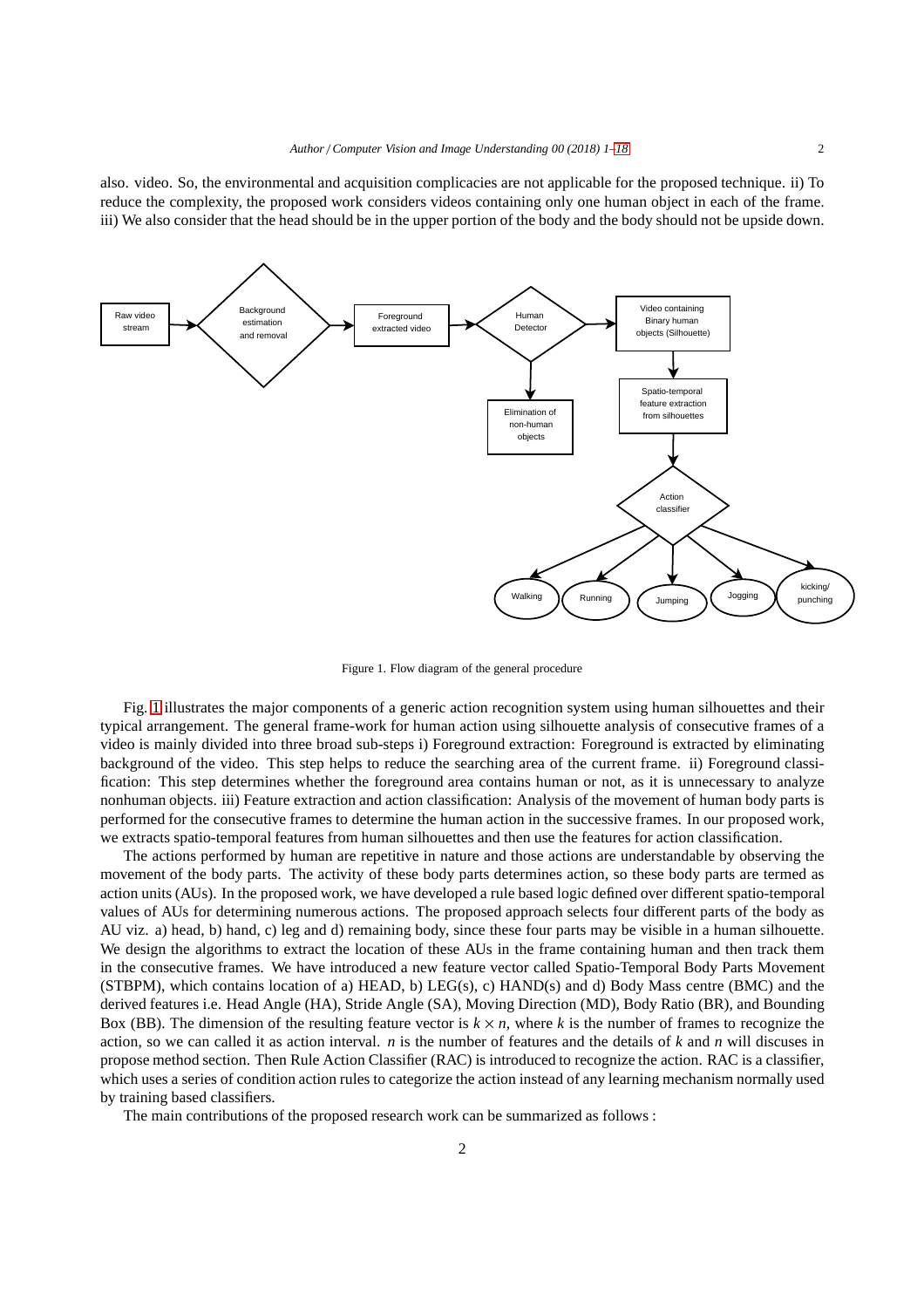- Automatic localization of AUs viz. body, head, hand(s) and leg(s) automatically and the average accuracy rate is about 97%.
- Extraction of newly introduced low-dimensional STBPM features for human action recognition.
- The proposed work is a first of the kind approach, which uses a rule based logic set to determine different human actions.
- The proposed method is view invariant except the top view, it can work in any viewpoint of the camera which makes our methodology more robust.

The paper is organized with seven sections starting with introduction section. Section-2 is related work, which contains a comprehensive study of the related research. The description of the proposed methodology is included in section-3. Section-4 describes our results in details and analyses the efficiency of our results with compare to the results of other techniques of related research. Section-5, section-6 and section-7 include conclusion, acknowledgment and references respectively.

## **2. Related work**

In the domain of computer vision, several communities are working to solve the difficulties of HAR in numerous ways. An outstanding survey of different approaches for HAR are presented in [\[1](#page-16-2)]. The HAR tasks can be roughly classified into five different categories which are based on shape models, motion models, geometric human body models, interest-point models, and dynamic models [\[2\]](#page-16-1). The shape based models generally exploit the silhouette of moving objects commonly extracted by eliminating the backgrounds of the video frame. The silhouettes of the human object in consecutive frames are changing with respect to time as the movement is due to the displacement of one or more body parts. Some of the methods that apply shape based models are described in [\[2\]](#page-16-1), [\[3\]](#page-16-3), [\[4](#page-16-4)], [\[5\]](#page-16-5), [\[9\]](#page-16-6), [\[14\]](#page-17-0), [\[15\]](#page-17-1), [\[16\]](#page-17-2), [\[17\]](#page-17-3). Generally these methods use spatio-temporal features and in an ideal case, these approaches are invariant to luminance, color, and texture of the moving objects (and background) as mentioned in [\[2](#page-16-1)]. All the approaches are heavily dependent on proper silhouette extraction of human objects, but accurate silhouette extraction in spite of color, texture and luminance is the main challenges in general.

The second category described in [\[18\]](#page-17-4), [\[19](#page-17-5)], [\[20\]](#page-17-6), [\[21](#page-17-7)] and [\[22](#page-17-8)] generally apply flow based (mainly optical flow) techniques to model the motions of the moving objects in the consecutive frames of the video. A series of motion features of a moving object from the consecutive frames of a video provides the spatio-temporal model of any action. The flow-based method computes the optical field between adjacent frames and uses it as a feature for action recognition. This is suitable for recognizing small objects. However, it is computationally expensive and generate coarse features only. Thus different actions may exhibit similar flows over short periods of time.

The geometric human body models [\[3\]](#page-16-3), [\[23\]](#page-17-9), [\[24\]](#page-17-10), [\[25\]](#page-17-11), [\[26\]](#page-17-12), attempt to characterize the geometric model of the human body to classify different actions as the geometry of the human body change according to the action he/she performs. This type of approaches construct feature vector, which contains static and dynamic geometric locations of different body parameters responsible to complete the action. Subsequently, a classifier is used to classify the extracted feature. This type of method can be very efficient if we correctly extract the geometric body parameters.

Point of interest models are described in [\[27\]](#page-17-13), [\[28\]](#page-17-14), [\[29](#page-17-15)], [\[30](#page-17-16)] and [\[31](#page-17-17)]. The points of interest are the distinguishable area of the image having eminent information. This type of approaches employ the points of interest collected from consecutive frames of the action interval and then process them to construct the feature vector. The classification is taken place exploiting this feature vector. [\[29\]](#page-17-15) and [\[27\]](#page-17-13) use 1D Gabor and Gaussian filter respectively to extract point of interest. On the other hand [\[28\]](#page-17-14) use Harris corner detector to extract salient points, which hold significant local variations in both spatial and temporal direction.

The dynamic models [\[32\]](#page-17-18), [\[33\]](#page-17-19), classify human action based on the dynamic variation among the consecutive frames in temporal direction. This type of approaches characterize the static posture of any action as state and then describing the dynamics using this state-space. Thus an action is a set of several states, the state space of which are connected using dynamic probability model (DPN). Hidden Markov Model (HMM) is the most commonly used DPN, which has the capability of directly modeling time variation of the data features.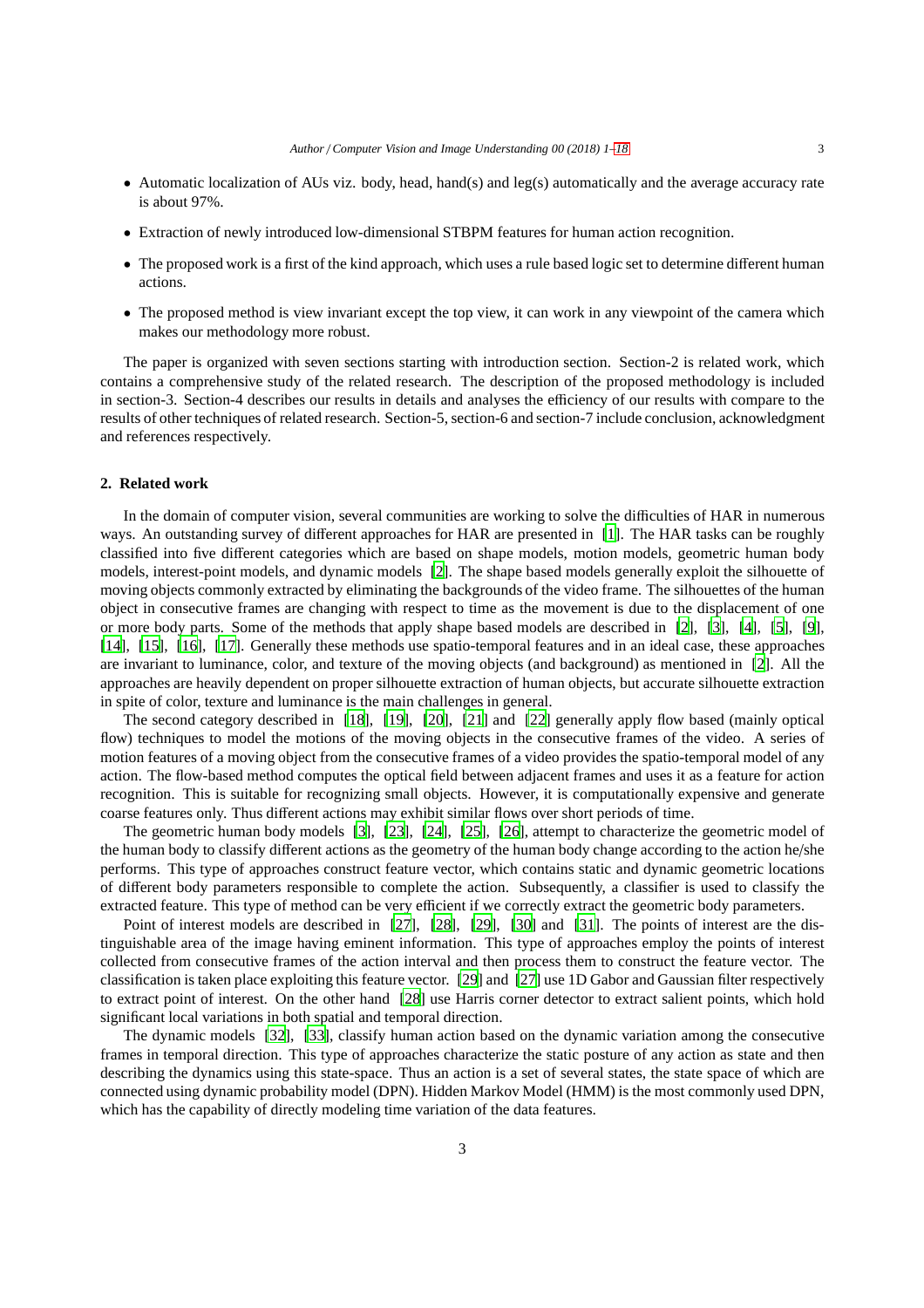Our proposed model combine the advantages of shape based model and geometric model to construct the feature vector. In our technique, we use silhouettes to extract spatio-temporal features, which contains the coordinates of different body-parts and some other derived features. Moreover, we designed a rule based logic to classify the human action, which is not required training.

## **3. Proposed work**

To be very precise the proposed work extracts STBPM features from human silhouettes of the consecutive frames of a video and then apply RAC to determine the action. Every shades of color add a dimension in the visual image information which is required to express an image more vividly but these shades of color do not have greater impact in HAR. On the other hand silhouette of a human object has only two levels and it provides us prominent shape based information. More specifically, silhouette of a particular frame of any human action presents the instance of the human shape of that time. Hence, the proposed approach exploits the silhouette towards action recognition, which is divided into two important steps A)Silhouette analysis and feature extraction, and B)Action classification. The blockdiagram of the proposed work is shown in Fig. [2.](#page-3-0) First we analyze silhouettes of the human object in the first frame and compute all spatial feature values and store them in a row vector. The spatial features include the AUs location along with other derived features, which is discussed in the later of this section. The we process all the row vector of the action interval and compute the spatio-temporal features. The rule-action classifier to determine the action of the human in that action interval using spatio-temporal features.



<span id="page-3-0"></span>Figure 2. Flow diagram of the proposed work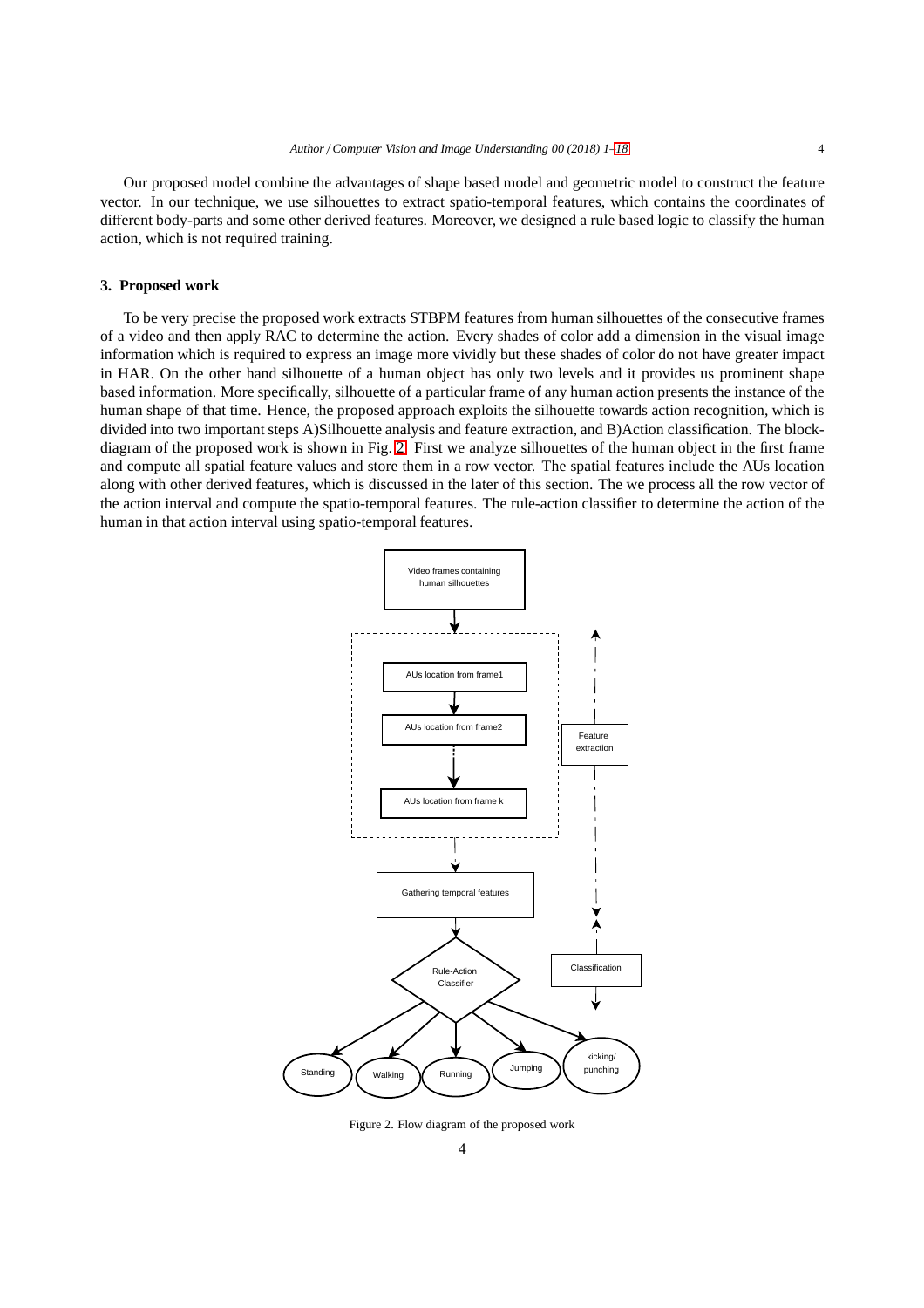Different AUs are involved in the various actions performed by human. The three most detectable AUs from human silhouettes, which are taking part of most of the actions, are head, hand(s) and leg(s). Fig. [3](#page-4-0) shows an example which depicts these three AUs in case of walking. Every human body in the silhouette is divided with three horizontal and two vertical levels. The change in location or movement of AUs, in case of walking, can determine using these levels and the rules are proposed considering those movements. The following part of this section describes the process of feature extractions and action classification mechanism.



<span id="page-4-0"></span>Figure 3. Action unit of human body parts

## *3.1. Silhouette analysis and feature extraction*

In the proposed work, we define actions in terms of AUs and their movement, which is needed to perform the action. The movement of AUs are either i) local movement (LM): movement with the BBOX, ii) global movement (GM): movement with in the frame. An idea of local and global position of AU are shown in Fig. [4,](#page-4-1) Where the point P has two coordinates i) P\_local to represent the local coordinate with respect to BBOX, and ii) P\_global to represent the global coordinate with respect to frame. This hierarchy of human action as shown in Fig. [5](#page-5-0) is characterized in rule base logic for HAR.



Figure 4. Algorithm of BMC computation

<span id="page-4-1"></span>The objective of this step is generation of STBPM feature vector, which holds different state of AUs. The feature vector contains location and other relevant information from the silhouettes of the *k* consecutive frames of any video,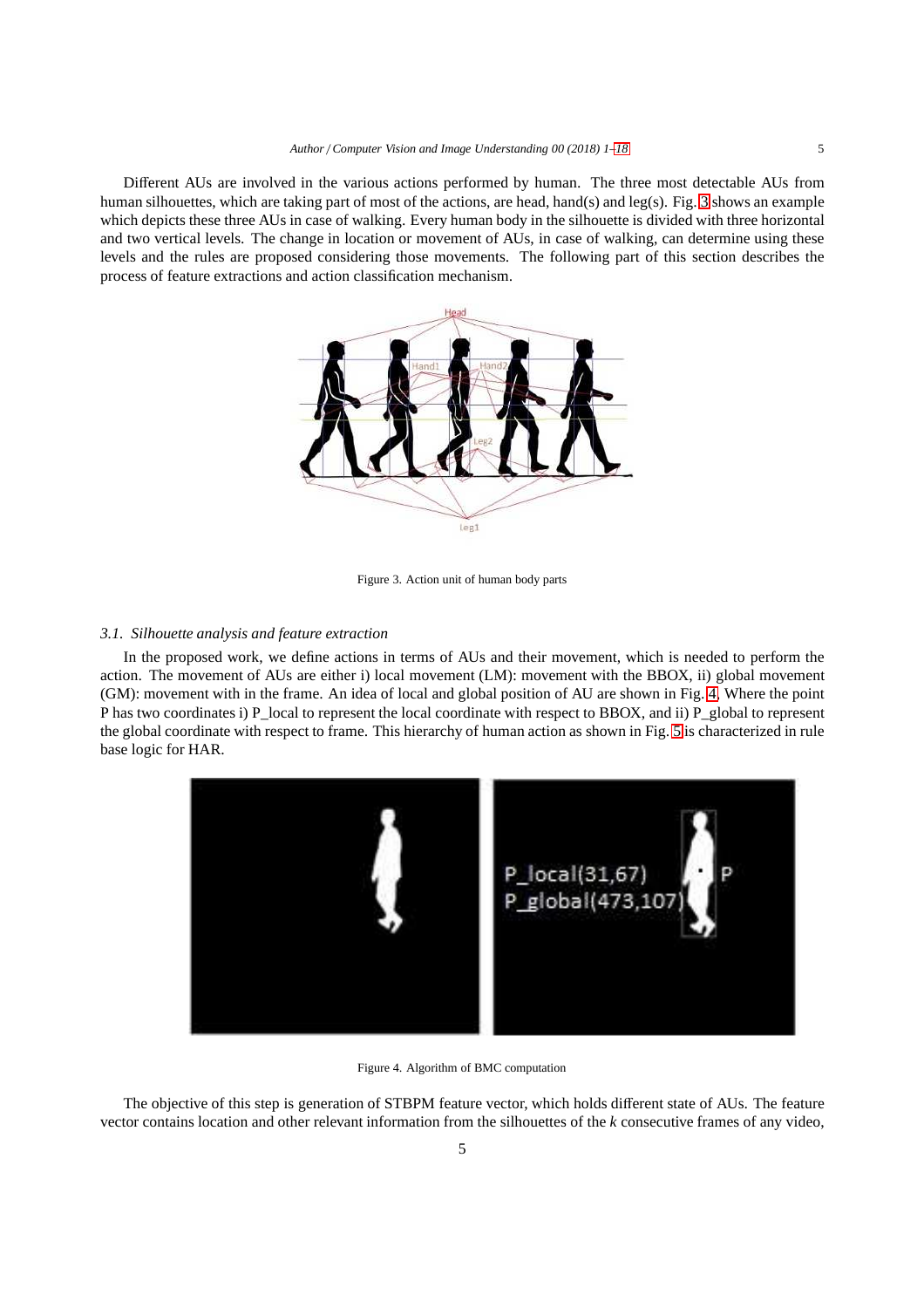*Author* / *Computer Vision and Image Understanding 00 (2018) 1[–18](#page-16-0)* 6



<span id="page-5-0"></span>Figure 5. Hierarchy of human an action

which are considered for taking the decision of any human action. In our experiments, we have set the action interval *k*= number of frames/sec i.e. the frame rate of the video. The STBPM feature vector is formed with 28 different values viz.

- Bounding box (*BBOX*) with four values  $(x_{st}, y_{st}, dx \text{ and } dy)$ .
- Body mass center (*BMC*) with two values (*xcnt*, *ycnt*).
- Global body mass center  $(BMC_G)$  with two values  $(xg_{cnt}, yg_{cnt})$ .
- Body Ratio (*BR*) with one value.
- Extreme left and extreme right sided locations of head with four values  $((HD1_x, HD1_y) \& (HD2_x, HD2_y))$ .
- Angle of head (*HA*) with one value measured in form of degree, which is discuss in the later part of this section.
- *HAND*1 and *HAND*2 with four values ((*xh*1,*yh*1) & (*xh*2,*yh*2)).
- *HEEL*1, *TOE*1, *HEEL*2 & *TOE*2 with eight values  $(xh/1, yh/1)$ ,  $(xt1, yt1)$ ,  $(xh/2, yh/2)$  &  $(xt2, yt2)$ ).
- Moving direction (*MD*) with one value.

These 28 values extracted each from foreground silhouettes of *k* consecutive frames make the size of the feature vector equal to  $k \times 28$  for each action interval. Thus two levels of features are extracted for classification 1)Spatial features: The Location of AUs and other derived feature extracted from each human silhouette. 2) Generation of spatio-temporal features: The collection of spatial features from action interval of consecutive frames and then reduce the dimensionality of the huge number of features. In the feature vector, all the locations are represented using 2-D spatial co-ordinate in the form of (*x*, *y*).

#### *3.1.1. Spatial features*

The spatial features include the spatial location of AUs and their derived features. So, we divided the process of spatial feature extraction into four phases viz.

- Extraction of BBOX, BMC, BMC G & BR.
- Extraction of head locations and HA.
- Extraction of hand(s) location(s).
- Extraction of leg(s) location(s) and SA.

Before describing the details of extraction of spatial features in details, we explain four vectors viz. X1, X2, Y1 and Y2, which are used to extract the location of AUs and other derived features. Silhouette image has only two levels viz. ′0 ′ and ′1 ′ . So there is no information in the inner region of the silhouette. Thus the analysis is done on the boundary region of the silhouette. The proposed methodology extract four extreme bounding vectors, two of them along the row viz.  $X_1$  and  $X_2$  and other two are along the column viz.  $Y_1$ ,  $Y_2$ . We named the 2-D matrix containing the silhouette of a human object as SIL.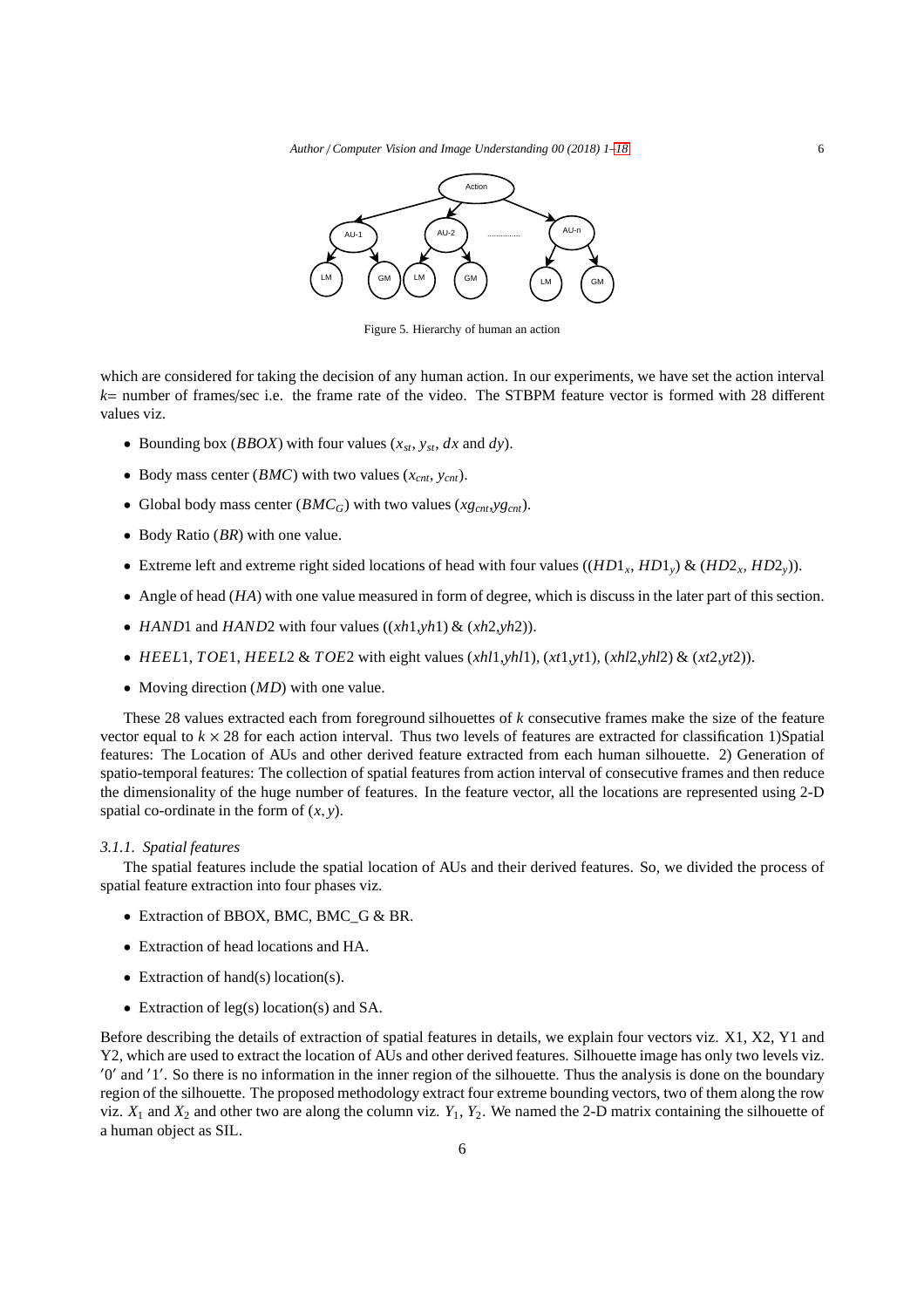*X*<sup>1</sup> vector characterizes the extreme left-sided boundary curve of the human silhouette. The left-sided curve contains the first nonzero point of each row of the human silhouette as computed in Eq-1.

$$
X_1(i) = j, IF \quad SIL(i, j) = 1, \& \forall \quad SL(i, l) = 0.
$$
 (1)

Where,  $l < i$ .

*X*<sup>2</sup> vector characterizes the extreme right-sided curve of the human silhouette. The right-sided curve contains the last nonzero point of each row of the human silhouette as shown in Eq-2.

$$
X_2(i) = j, IF \quad SIL(i, j) = 1, \& \forall \quad SL(i, l) = 0.
$$
 (2)

Where,  $l > j$ .

*Y*<sub>1</sub> vector characterizes the peak curve of the human silhouette. The peak curve contains the starting nonzero point of each column of the human silhouette as computed in Eq-3.

$$
Y_1(i) = j, IF \: SL( j, i ) = 1, \& \: \forall \: SL( l, i ) = 0. \tag{3}
$$

Where,  $l < j$ .

*Y*<sub>2</sub> vector characterizes the base curve of the human silhouette. The base curve contains the ending nonzero point of each column of the human silhouette as computed in Eq-4.

$$
Y_2(i) = j, IF \quad SIL(j, i) = 1, \& \forall \quad SIL(l, i) = 0.
$$
\n<sup>(4)</sup>

Where,  $l > j$ .

• Extraction of BBOX, BMC,BMC<sub></sub>G & BR features values: *BBOX* is represented by  $(x_{st}, y_{st}, dx, dy)$  where  $(x_l, y_l)$  is the left top point and  $dx \& dy$  are the width and height of the BBOX and all the values are computed using four vectors as described in Eq.5 to Eq.12. Now we have two windows viz. BBOX and the image frame. The co-ordinate values with respect to BBOX are the local values and the same with respect to image frame are the global values. The conversion of any local co-ordinate to its corresponding global value can be easily done by adding *xst* and *yst* values with the corresponding x and y values of the co-ordinate and the opposite mechanism is done to convert the global co-ordinate to its local one. This conversion is needed to estimate global movements of any AU.

$$
x_{min} = MIN(X_1). \tag{5}
$$

$$
y_{min} = MIN(Y_1). \tag{6}
$$

$$
x_{max} = MAX(X_2). \tag{7}
$$

$$
y_{max} = MAX(Y_2). \tag{8}
$$

$$
x_{st} = x_{min}.\tag{9}
$$

$$
y_{st} = y_{min}.\tag{10}
$$

$$
dx = x_{max} - x_{min}.\tag{11}
$$

$$
dy = y_{max} - y_{min}.\tag{12}
$$

Body mass center (*BMC*) is a key parameter for action detection. The location of *BMC* in consecutive frames determines several local movements. BMC is computed using weight of rows and columns. The weight of each row or column is the total number of nonzero values along the respective rows or columns. (*xcnt* and *ycnt*) are the weighted average of all rows and all columns of the BBOX respectively. The proposed work use Eq-13 to Eq-16 to extract BMC. Fig. [6](#page-8-0) shows the BMC and the contour of corresponding human silhouette.

$$
ROW_{wt}(i) = \sum_{j=1}^{col} SIL(i, j)
$$
\n(13)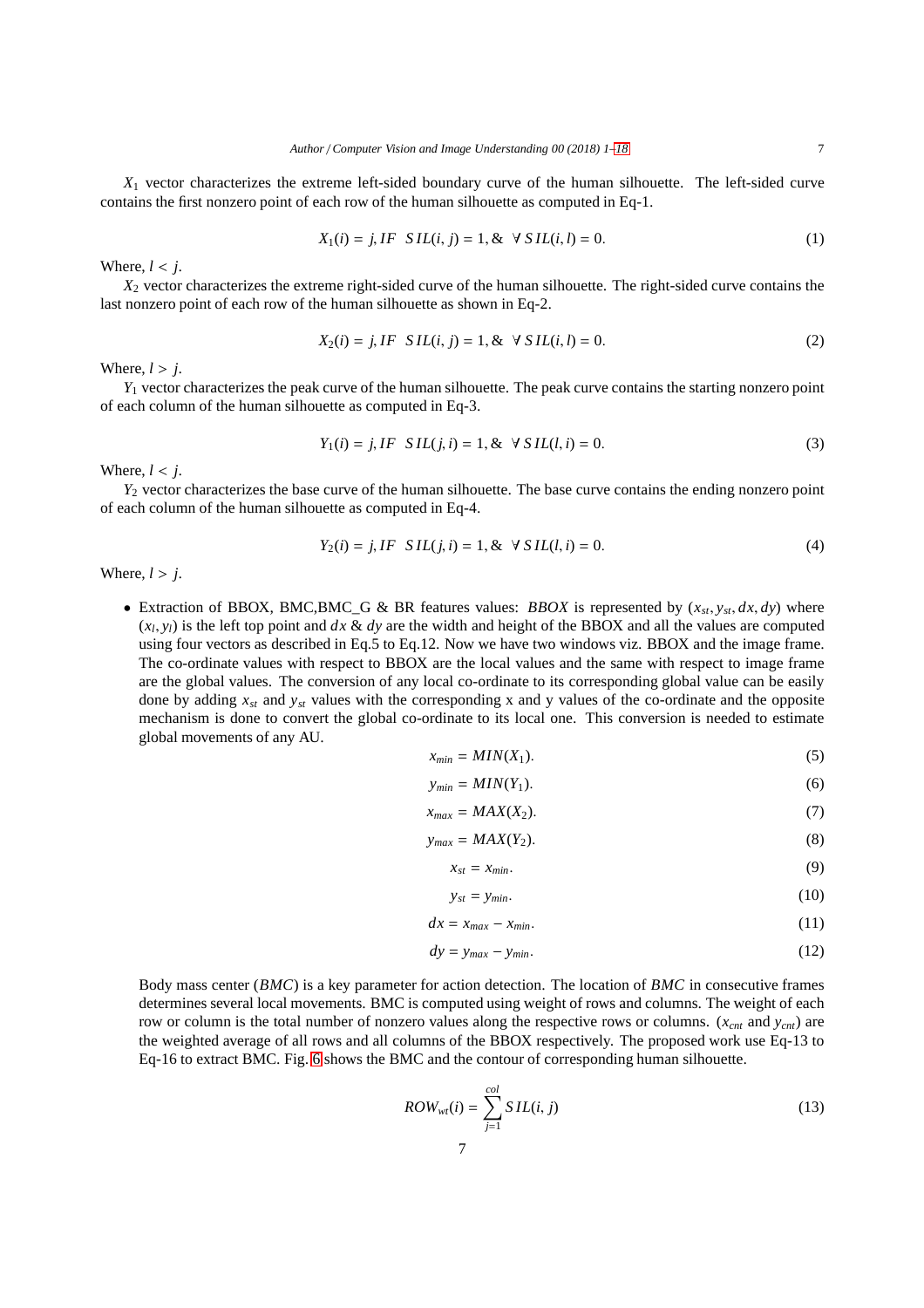*Author* / *Computer Vision and Image Understanding 00 (2018) 1[–18](#page-16-0)* 8

$$
COL_{wt}(i) = \sum_{j=1}^{row} SIL(j,i)
$$
\n(14)

$$
x_{cnt} = \left(\sum_{i=1}^{row} Row_{wt}(i) \times i\right) / \sum_{i=1}^{row} row_{wt}(i)
$$
\n(15)

$$
y_{cnt} = (\sum_{i=1}^{col} COL_{wt}(i) \times i) / \sum_{i=1}^{col} COL_{wt}(i)
$$
 (16)

The global body mass center(BMC G) is represented by  $(xg_{cnt}, yg_{cnt})$  is computed using Eq.13 and Eq.14.

$$
xg_{cnt} = x_{cnt} + x_{st}.\tag{17}
$$

$$
yg_{cnt} = y_{cnt} + y_{st}.\tag{18}
$$

Most of the feature values are computed in the proposed methodology in their respective local windows i.e BBOX as we need to tract the movement of any AU. The movement of human objects should reflect in the BMC values of consecutive frames, but it is not always reflected by its local coordinate values. In some cases, the values of BMC remain nearly unchanged inspite of huge movement in that action interval. For instance, the location value of BMC and HEAD change a little with respect to BBOX in case of "running". The value of BMC\_G has a big role in such cases as the values of BMC\_G of the corresponding frames are changed appreciably if there is any global movement.

Human body ratio is the ratio of the height and the width of the human body as computed in Eq.15.

$$
BR = dx/dy \tag{19}
$$

The anatomical studies done in [\[36\]](#page-17-20) proposed the vertical position of head and hip are 0.87*H* and 0.53*H* respectively, where H is the height(from head to toe) of the human body. The ending point of hand can go little beyond hip if we simply keep our hand down and straight and hence, we consider this as 0.47*H*. We divide the BBOX in smaller regions using three horizontal and two vertical lines. i) Upper level (UL): The line, which separates upper region of the body from in the BBOX. In Fig. [7,](#page-8-1) the horizontal solid line in the top area of the BBOX is the UL and the region above this line is upper region. Upper region contains head and hand(s) (when someone uplift his/her hand) and the line is at  $0.87H$ . ii) Middle level (ML): This is a line, which defines the middle region in the BBOX. The middle region, which contains body and hands, is started from UL and end at ML. ML is the dashed horizontal line at 0.47*H* as shown in Fig. [7.](#page-8-1) iii) Lower level (LL): Human legs are included in the region below LL and the line is at 0.53*H* as shown in Fig. [7](#page-8-1) lower level in dotted line. Some times hand(s) and leg(s) share a common portion in BBOX, a common area between lower and middle regions is there for that reason. iv) Left side level (LSL): This is a vertical line with a distance of v1 from the BMC. v1 is the average of all values of X1 with in ML. v) Right sided level (RSL): This is computed in same manner with LSL except taking the values from X2. In Fig. [7,](#page-8-1) left sided vertical line is LSL and right sided vertical line is RSL.

• Extraction of head locations and HA: Head, located above the UL, is the highest part of the body unless one raises hand(s) in most of the cases of common human action like walking, running; jumping, jogging etc. On the other hand the vector *Y*1 contains the starting points from the top of BBOX. Head, hand or other body parts have certain shape. So the *Y*1 curve contains several numbers of curvatures, which differ depending upon different shape of the different body parts.

We have from Eq.20, *Y*<sup>'</sup><sub>1</sub> contains the column having Y1 value greater than *UL* mark. From have from Eq.21, the component array *COMP* consists the length of the components present in the upper level. The highest length component is the HEAD and the most left sided point of the HEAD is starting point *Hst* and the most right sided point of the HEAD ending point *Hen*.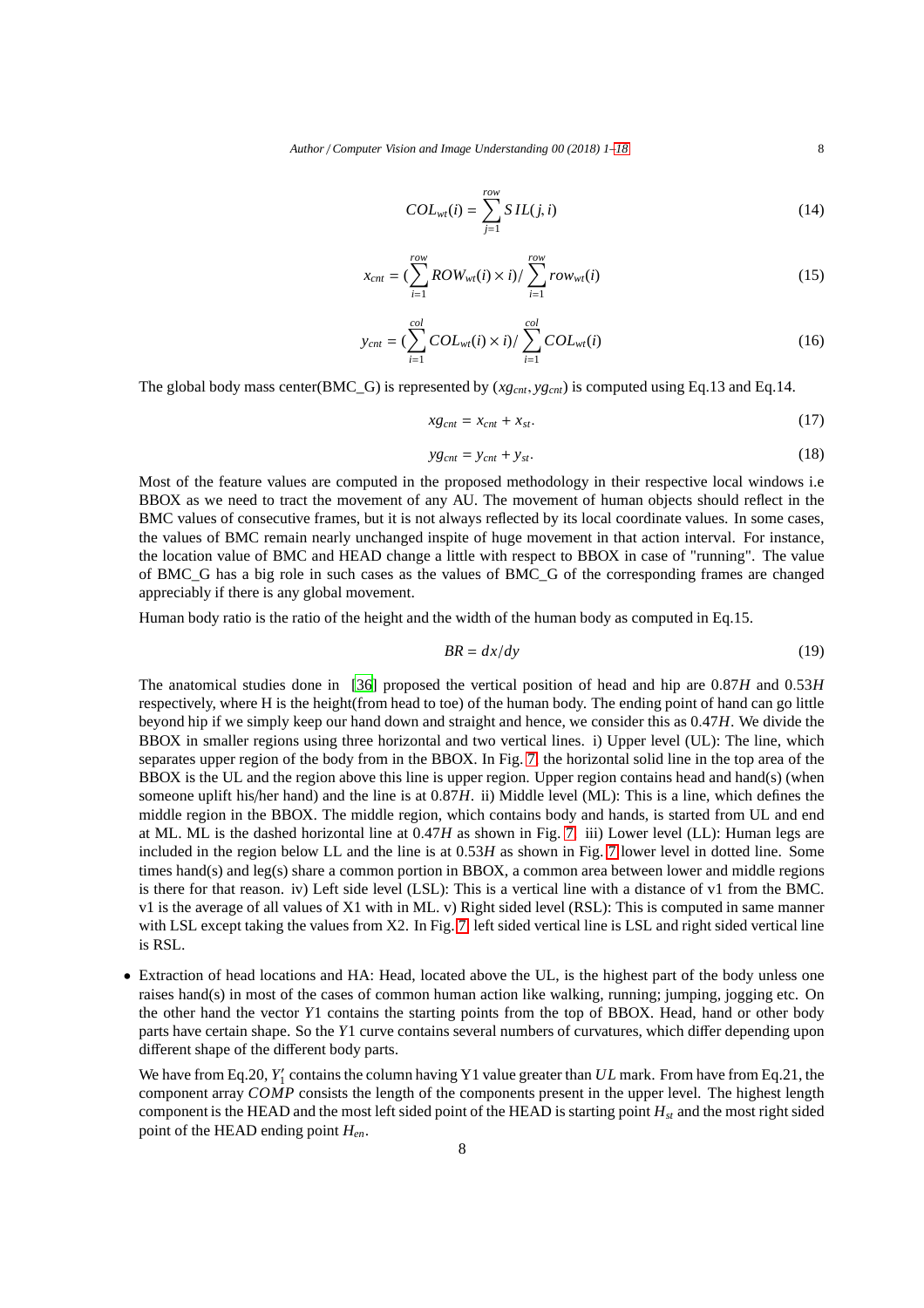

Figure 6. Flow diagram of the proposed method

<span id="page-8-0"></span>

<span id="page-8-1"></span>Figure 7. Three logical horizontal level of human silhouette

$$
Y'_{1}(i) = \begin{cases} 1 & \text{if } Y'_{1}(i) > UL; \\ 0 & \text{Otherwise.} \end{cases}
$$
 (20)

$$
COMP(i) = \sum_{j=k1}^{k2} Y'_1(j) \text{ where } \forall Y'_1(j) > 0 \& k1 \le j \le k2
$$
\n(21)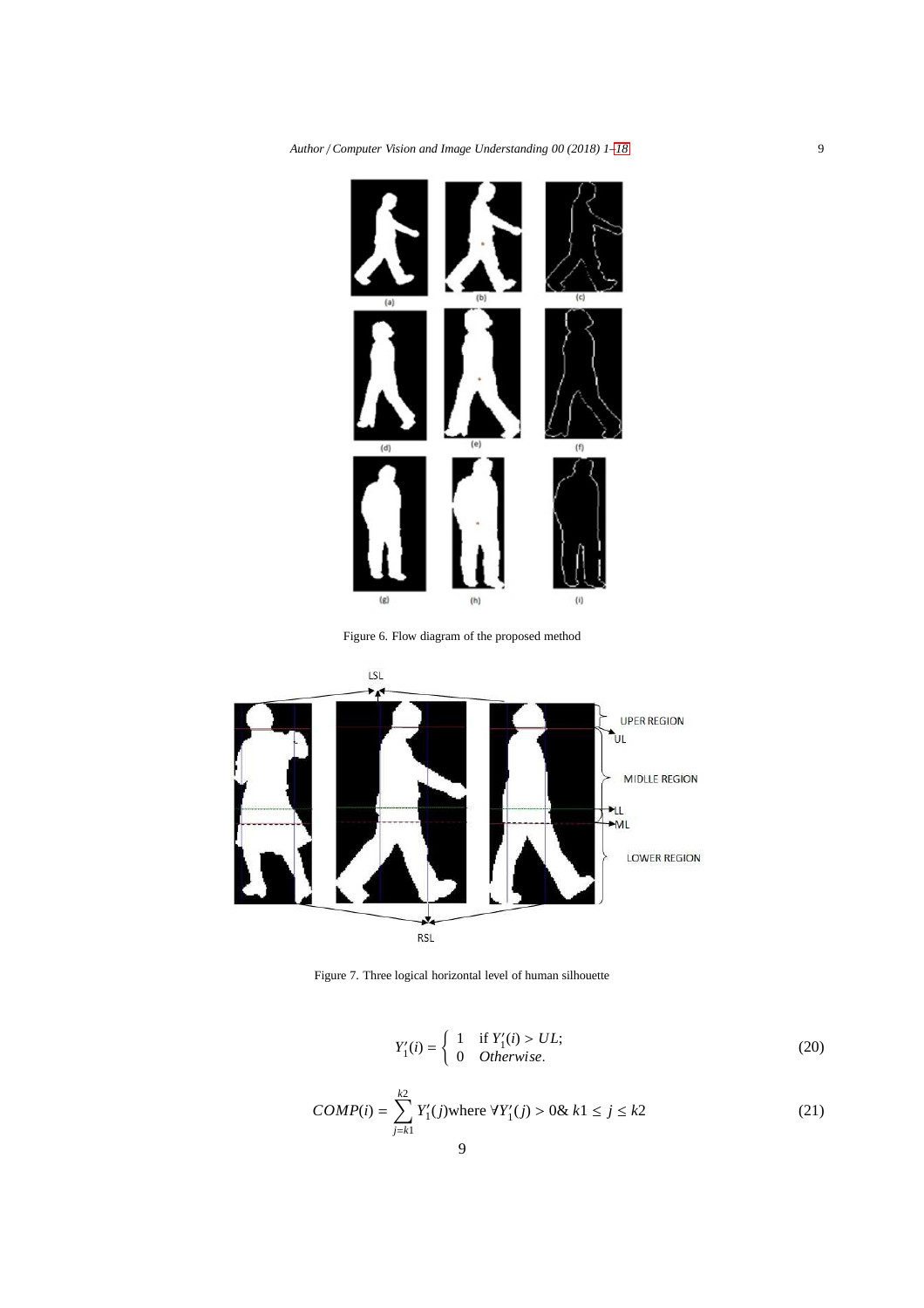Fig. [8](#page-9-0) shows some results after applying HEAD extraction formula using Eq.20 and Eq.21. In the figure two end points *Hst* and *Hen* are connected with the BMC of the corresponding human silhouette.



Figure 8. Locating head from BMC

HA is the angle between head and the shoulder. HA is required to determine the body moving direction of the human as the head is angled towards the moving direction in most of the cases. Head angle (HA) is measured by using the middle point (*Hmid*) of the head and the middle point of the shoulder (*S Hmid*) . The location of shoulder is computed by standard anatomical height of  $0.818 \times H$ , where H is the height of the human body (from lowest heel to top point of the head).

<span id="page-9-0"></span>
$$
H_{mid}(x_1, y_1) = \begin{cases} x_1 = (X_1(H_{st}) + X_2(H_{mid}))/2\\ y_1 = (H_{st} + H_{en})/2). \end{cases}
$$
 (22)

$$
Sh_{mid}(x_2, y_2) = \begin{cases} x_2 = (X_1(H \times 0.818) + X_2(H \times 0.818))/2 \\ y_2 = (H \times 0.818). \end{cases}
$$
 (23)

$$
HA = \tan^{-1} \left[ (y_2 - y_1)/(x_2 - x_1) \right] \tag{24}
$$

• Hand localization: Unlike head, hand(s) can be in two regions above UL and ML. Sometimes it is occluded by different body area. It can be tracked when it is appearing outside the body area. Two vectors X1 and X2, which hold the left and the right sided points of the silhouette must contain the information about the hand.

$$
std_{X1} = STD(X'_{1}(i)) \text{ where } X'_{1} = X_{1}(LL : UL)
$$
\n(25)

$$
X''_1(i) = X_1(i) \,\forall abs(X_1(i) - BMC(x)) \ge std_{X1}
$$
\n(26)



Figure 9. Locating hand(s) from BMC.

The area beyond two vertical lines contain the information of hand. Thus we analyze those area stored in *x*"<sup>1</sup> of Eq. 21. If there is any area beyond hand determine threshold  $Th_{hnd}$  and sustain up to 0.03*H*, then there is a hand. This approach is applied on  $x_2$  to get second hand if visible.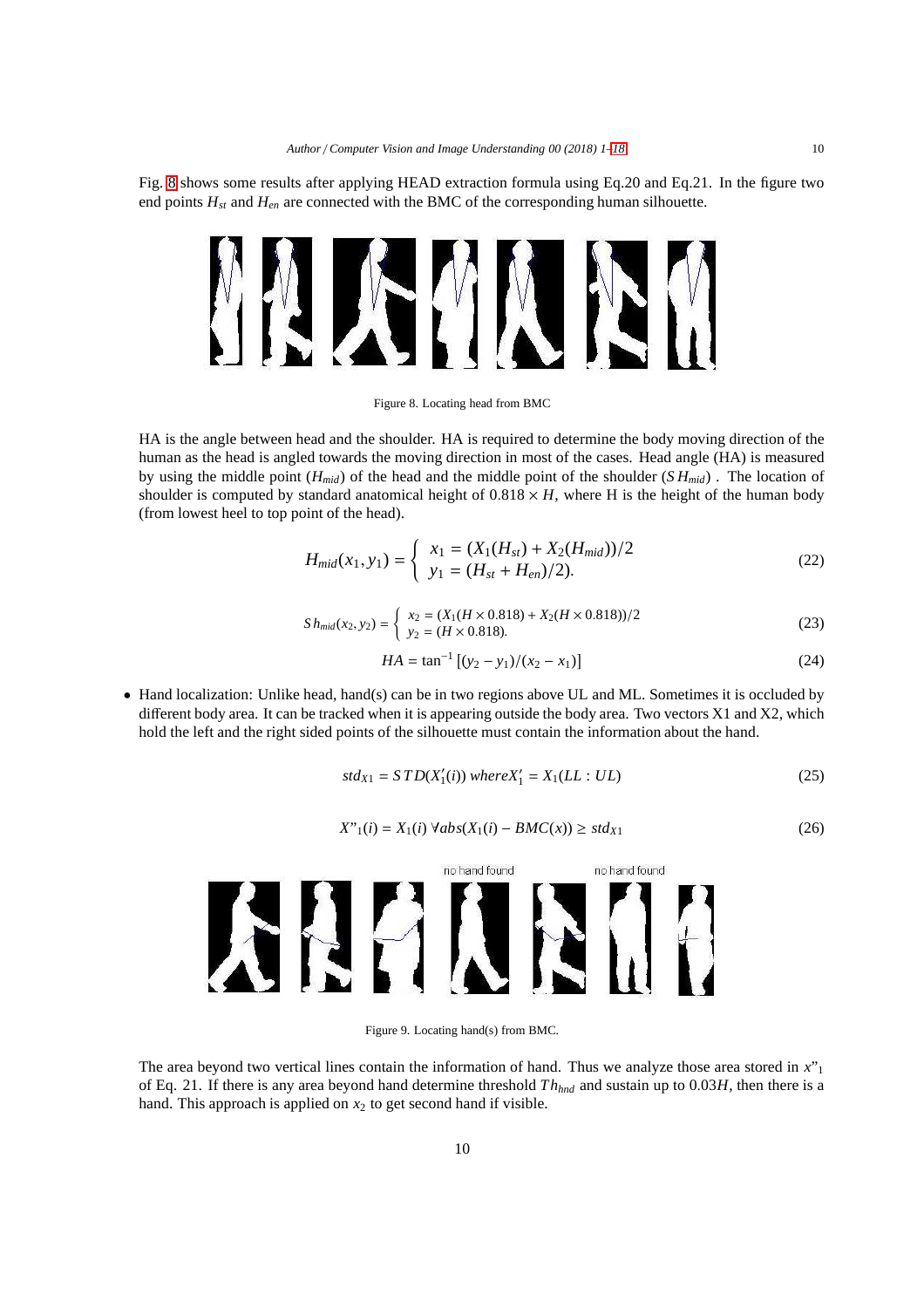• Heel and toe localization and stride angle computation: This step includes most important feature of human action recognition as most of the active action are depending on the different movement of legs. The action area is performing below the LL line of the BBOX. *Y*2 vector is exploited to find the position of leg and corresponding stride angle (where two legs are detected). The proposed method extract the position of toe and heel of the leg(s) as it is important to understand the direction of human motion. In natural view the human motion is along the direction of the toe and the heel which holds the body weight remaining the back side. Eq-5 is used to extract the bottom point(s) of *Y*2 curve. *bs*\_*pnt* is used instead of *pk*\_*pnt* and loc are two vectors contain bottom value(s) and corresponding location of the curvatures. One more function *leg*\_ *f ind* analyzes the shape of the curvature and return the toe and hill vectors.

$$
Th_l = mean(Y_2'(i)) \text{where } Y_2'(i) \in \{x | \forall Y_2(i) > LL\}
$$
\n(27)

$$
Y''_2(i) = Y_2(i) \,\forall ab s (Y_2(i) - BMC(y)) \ge Th_l \tag{28}
$$

If only one leg found, it is assumed that stride angle is zero as one leg is occluded by others; otherwise the angle between two legs is measured and stored in *S A*. Fig. [10](#page-10-0) shows some results of leg finder where the heel(s) and toe(s) are connected with the BMC.



<span id="page-10-0"></span>Figure 10. Locating leg(s) from BMC.

## *3.1.2. Generation of spatio-temporal features*

*Extraction of moving direction (MD):* MD is temporal feature, which is extracted by exploiting the extracted values of BMC\_G. BMC\_G is of two types i) Static: there is no such change in BMC\_G, ii) Dynamic: The value of BMC\_G is changing with respec to time. In case of static BMC\_G, MD is determined using HA and heel-toe locations of the last frame. If the direction is close to 90° degree refers to non-moving head; otherwise i)Angle greater than 95° refers the movement is towards right. or ii)Angle less than 85° refers to left sided movement. The locations of heel(s) and toe(s) also have contribution to determine the MD. If  $TOE(s) > HEEL(s)$  with respect to Y values, then the direction is towards right and vice-versa. Undefined refers to the fact when leg is not correctly defined or HEEL(s)-TOE(s) are not correctly extracted i.e. smaller or bigger than normal or one HEEL is greater than TOE and other TOE is greater than HEEL. In the cases HA and TOE-HEEL provide different values, the value of the other is taken if one is zero, else zero is taken. On the other hand MD is determined by the average value of BMC\_G features. The direction is computed by comparing the value of average value of BMC\_G with the starting value of BMC\_G. The direction has any of the three values '-1' for left direction, '0' for straight and '1' for right direction.

The feature values as depicted in the spatial feature section are extracted from *k* number of consecutive frames. Thus we have the feature size  $k \times 28$ . But all AUs may not active for every work. So we can eliminate the non-active features to take the classification decision in faster way. We have now 28 columns and each one contains *k* number of values. The average(AV), min (MIN), max (MAX) and standard deviation (STD) values from each column a are extracted. In case of nonactive feature, the values AV, MIN and MAX are same and STD values are near to zero. Now we have a resultant feature vector of size  $k \times 28$  contains AV, MIN, MAX and STD of all feature values. This is used to classify the action.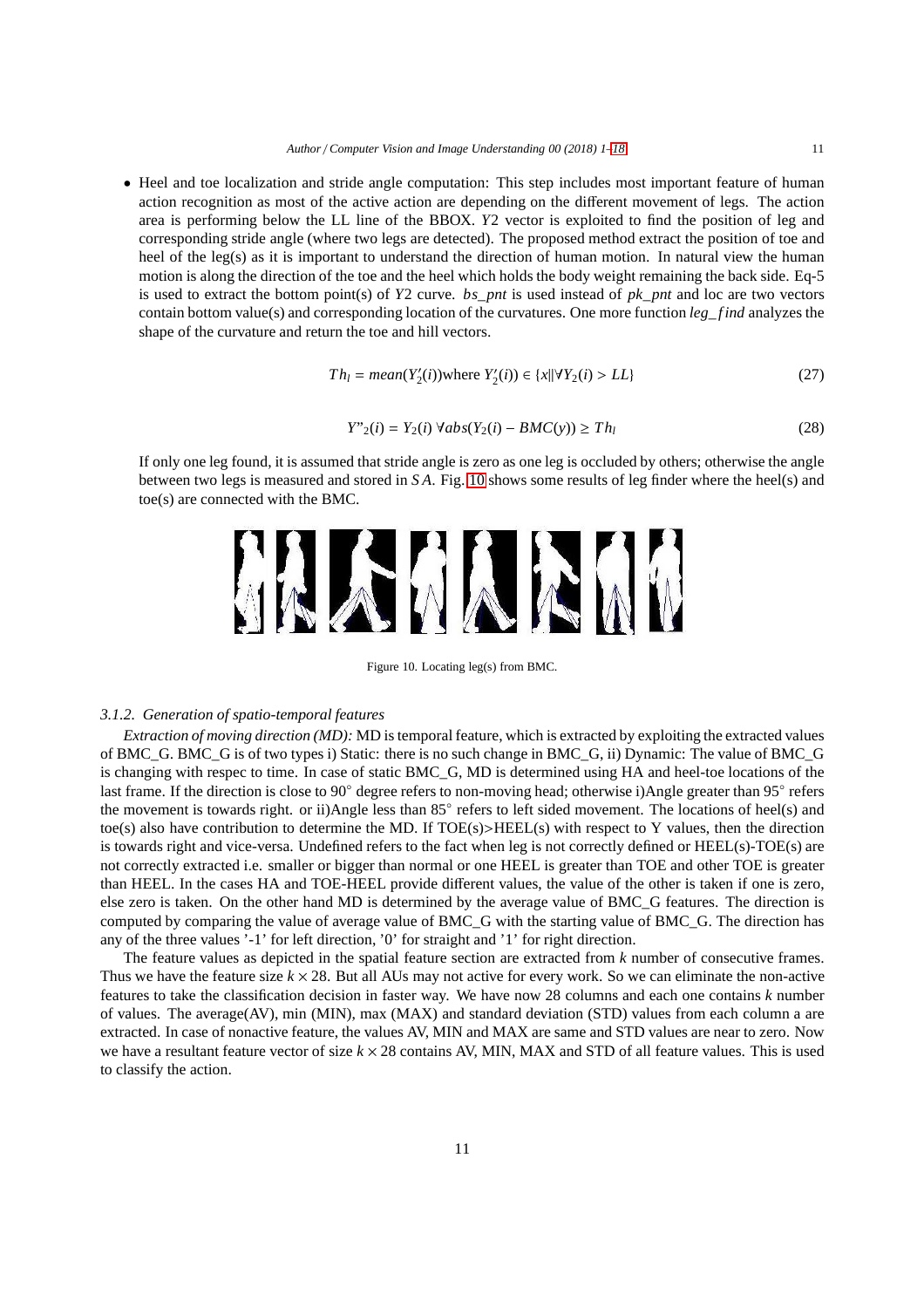| and action rocations of TW |            |           |         |  |  |  |  |
|----------------------------|------------|-----------|---------|--|--|--|--|
| Action                     |            |           |         |  |  |  |  |
|                            | $\Pi$      | ML        | LL.     |  |  |  |  |
| Stand, Run,                |            |           |         |  |  |  |  |
| Walk, jump,                | Head       | Hand      | Leg     |  |  |  |  |
| turn back                  |            |           |         |  |  |  |  |
| Wave, Punch                | Head, Hand | Hand      | leg     |  |  |  |  |
| Kick                       | Head       | Hand, Leg | $_{ee}$ |  |  |  |  |

<span id="page-11-0"></span>Table 1. Actions and action locations of AU

#### *3.2. Action Classification*

The successful completion of previous step, we got a feature vector, which contains the activity of AUs and other derived features. The activity of any AU is described by its active region (s) i.e. UL, ML, LL. An overview general observation of different actions and action locations of AUs for the corresponding actions is shown in Table. [1.](#page-11-0)

Table. [2](#page-11-1) and Table. [3](#page-11-2) give an instance of AUs, their acting regions and some other details of two actions walking and running respectively.

| Table 2. Action components and action level for waiking                              |                    |                     |                    |  |  |  |  |  |
|--------------------------------------------------------------------------------------|--------------------|---------------------|--------------------|--|--|--|--|--|
| <b>Action: Walking</b>                                                               |                    |                     |                    |  |  |  |  |  |
| <b>Acting components</b>                                                             | <b>Upper level</b> | <b>Middle level</b> | <b>Lower level</b> |  |  |  |  |  |
| Head                                                                                 | Yes                | No                  | No                 |  |  |  |  |  |
| Hands                                                                                | No                 | Yes                 | Yes                |  |  |  |  |  |
| Legs                                                                                 | No                 | N <sub>0</sub>      | Yes                |  |  |  |  |  |
| Stride angle: (0-40) degree,                                                         |                    |                     |                    |  |  |  |  |  |
| Location difference between two legs are very close to or less than $(1/5) \times H$ |                    |                     |                    |  |  |  |  |  |

<span id="page-11-1"></span>Table 2. Action components and action level for Walking

| <b>Action: Running</b>                                                                         |                    |                     |                    |  |  |  |  |
|------------------------------------------------------------------------------------------------|--------------------|---------------------|--------------------|--|--|--|--|
| <b>Acting components</b>                                                                       | <b>Upper level</b> | <b>Middle level</b> | <b>Lower</b> level |  |  |  |  |
| Head                                                                                           | Yes                | No                  | No                 |  |  |  |  |
| Hands                                                                                          | No                 | Yes                 | Yes                |  |  |  |  |
| Legs                                                                                           | No                 | No                  | Yes                |  |  |  |  |
| Stride angle: (0-65) degree,                                                                   |                    |                     |                    |  |  |  |  |
| Location difference between two legs are very close to or less than $(1/5)\tilde{A}\tilde{U}H$ |                    |                     |                    |  |  |  |  |

<span id="page-11-2"></span>Table 3. Action components and action level for running

It is understandable from above observation that the AUs and their action regions are main components to take the decision on actions. The action region is determined from the feature values of the corresponding AUs. Four AUs namely body, head, hands and legs are represented by BMC, head, (hand1, hand2) and (leg1 and leg2) respectively. Three other important derived components are SA, MD and BMC\_G. We have studied number of test case of different human actions collected from several publicly available human action datasets and observed that AUs are responsible to perform any action as we have seen values of AUs in different region for different actions. On the other hand the values of AUs are in a similar region when the actions are same however it is done by different actors. Thus we have develop a knowledge base for human action classification. The knowledge based includes the action regions of AUs and other derived features for different actions as shown in Table. [4.](#page-12-0) Every AU has three properties viz. A) Moving values (MV): this value defines the amount of movement of the corresponding AU and this a temporal feature. The value of MV are any one out of '0', and '1' and '2'; '0' for no movement or static and '1' for slow movement and '2' for rapid movement. B) Moving direction(MDR): the direction of the corresponding AU. MDR can be of three different types X, Y and XY corresponding to horizontal, vertical and diagonal directions. iii) Moving regions: The regions of AUs where action is taken place. Moving regions must have one of the three values viz. UL,ML,LL).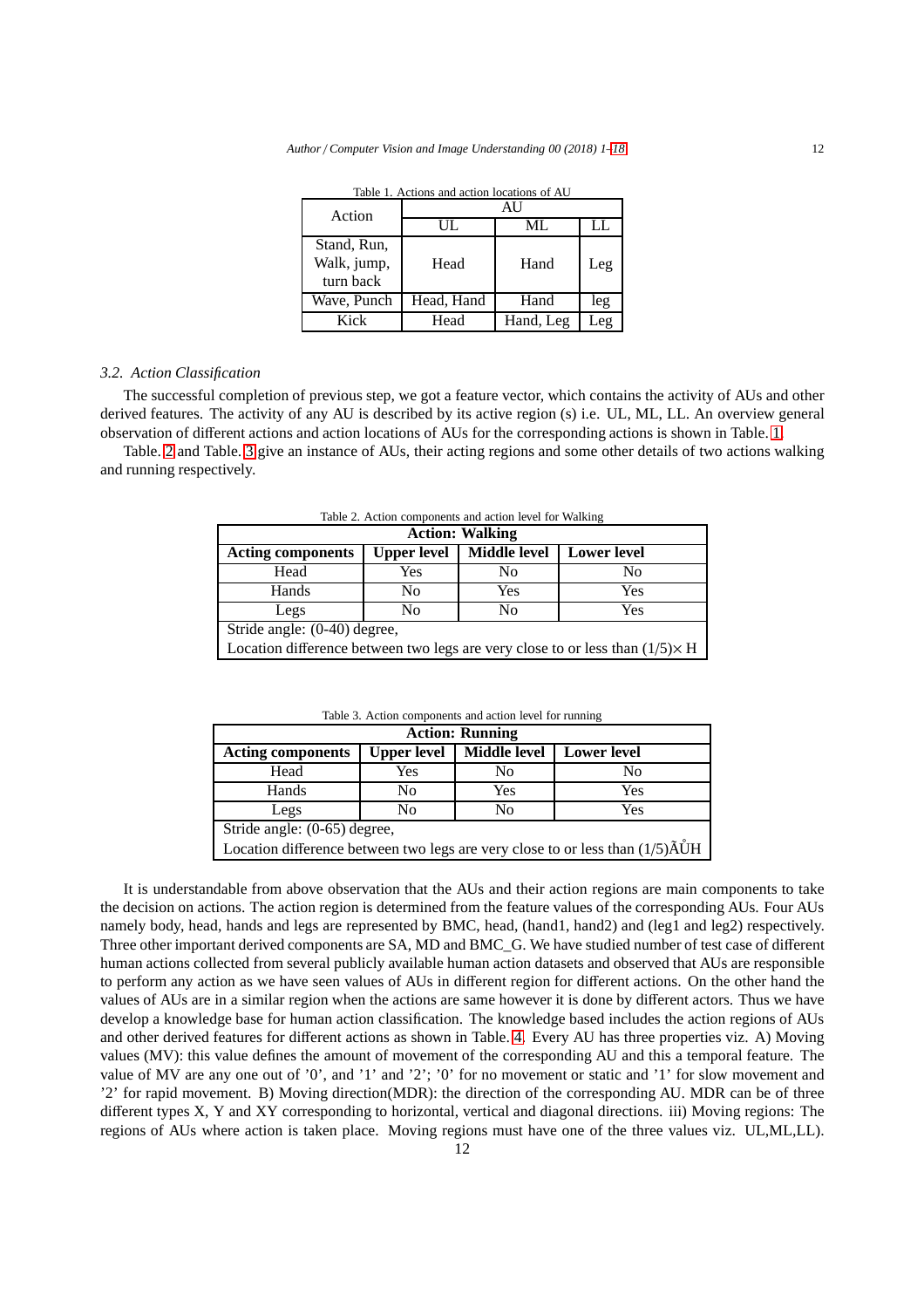| Action    | (MV,MDR)  |                   | Values of AU and other derived features (MV,MR) |                   |            |           |            |  |
|-----------|-----------|-------------------|-------------------------------------------------|-------------------|------------|-----------|------------|--|
|           | BMC_G     | <b>BMC</b>        | Head                                            | Hand              | Leg        | <b>SA</b> | MD         |  |
| Stand     | $(0,-)$   | (0,X)             | (0,X)                                           | (0,X)             | (0,X)      |           | $(-1,0,1)$ |  |
| Wave      | $(0,-)$   | $(1, \text{MID})$ | (0,UP)                                          | (2,UP/MID)        | (0,LL)     |           | $(-1,0,1)$ |  |
| Punch     | $(0,-)$   | $(1, \text{MID})$ | (1,UP)                                          | (2,UP/MID)        | (0,LL)     | $(0-30)$  | $(-1,0,1)$ |  |
| Kick      | $(0,-)$   | $(1, \text{MID})$ | (1,UP)                                          | $(1, \text{MID})$ | (0,LL/MID) | $(0-130)$ | $(-1,0,1)$ |  |
| Jump      | (2, Y/XY) | $(1, \text{MID})$ | (1,UP)                                          | $(1, \text{MID})$ | (1,LL)     |           | $(-1,0,1)$ |  |
| Run       | (2, X/XY) | $(1, \text{MID})$ | $(-,-)$                                         | $(-,-)$           | (2,LL)     | $(0-90)$  | $(-1,0,1)$ |  |
| Walk      | (2, X/XY) | $(1, \text{MID})$ | $(-,-)$                                         | $(-,-)$           | (2,LL)     | $(0-60)$  | $(-1,0,1)$ |  |
| Turn back | (1, X/XY) | $(1, \text{MID})$ | (1,UP)                                          | $(1, \text{MID})$ | (1,LL)     | $(0-30)$  | $(-1,0,1)$ |  |

<span id="page-12-0"></span>Table 4. Knowledge base for action classicification

In Table. [4,](#page-12-0) the symbol '-' used for don't care condition, that is the rule does not depend on that value, which is represented by '–'. The direction of any action is determine by the value of MD.

## **4. Results and analysis**

#### *4.1. Consideration:*

The class of actions include the actions performed by a single human object with the body not upside down position . Thus the class of actions includes standing, walking, running, punching, kicking, jumping, jogging, clapping, waving etc. One important concern connected with HAR is that the estimation of the number of frames to determine human action. Most of the human actions are repetitive in nature i.e. the same cycle is continuing over a period of time. The time to complete a cycle is below a second in case of all actions considered in several datasets. We set the value of *k* as the frame rate for this reason. The ultimate form of the STBPM feature is  $28 \times 4$ , which does not depend on  $k$ . In some of the cases more number of cycles may included in one test case, but that will not create any problem as STBPM includes features, which are extracted from all the sequences. Some of the actions are complicated and perform more than one actions to complete a single one. For example, if there is any action of a running human who is taking rest by standing. This action is a combination of running and standing, but our proposed approach takes the most active action out of all performing actions. Thus for the above example, the proposed method will categorize the action as 'running'. The proposed method extracts features from silhouette of the objects collected from consecutive frames. So to validate the results, we need the help of those datasets having silhouette of the ground truth. The performance evolution of the proposed action recognition framework is done on two publicly available datasets: Weizmann [\[35\]](#page-17-21) and MuHAVi [\[34\]](#page-17-22). All the datasets used here include silhouette sequences.

## *4.2. Datasets:*

#### *4.2.1. Wizeman Dataset [\[35](#page-17-21)]*

We conducted a series of experiments on the Weizmann Human Action Database available on-line [\[35](#page-17-21)]. This is a very common dataset, many state-of-the-art approaches report performance on it thus allowing easy comparison. The database contains 90 low-resolution video and silhouette sequences ( $180 \times 144$  pixels) that show 9 different people each performing 10 different actions, such as jumping, walking, running, skipping, etc. We have applied our algorithm except 'bend', which is violated the consideration upside down.

#### *4.2.2. MuHAVi [\[34](#page-17-22)]*

To isolate the challenge of object detection, it is assumed that the segmentation problem (i.e. to obtain the silhouettes) has been solved. To address this, the dataset provides a sub-set of data that has been (painstakingly) manually annotated. The whole dataset can still be used in a combined segmentation/action recognition algorithm. In MuHVAi-14 datasets, actions are classified into 14 different classes viz. "CollapseLeft", CollapsRight", "GuardToKick", "Guard-ToPunch", "KickRight", "PunchRight", "RunLeftToRight", "RunRightToLeft", "StandUpLeft", StandUpRight", "Turn-BackLeft", "TurnBackRight", "WalkLeftToRight" and "WalkRightToLeft". We can classify the actions irrespective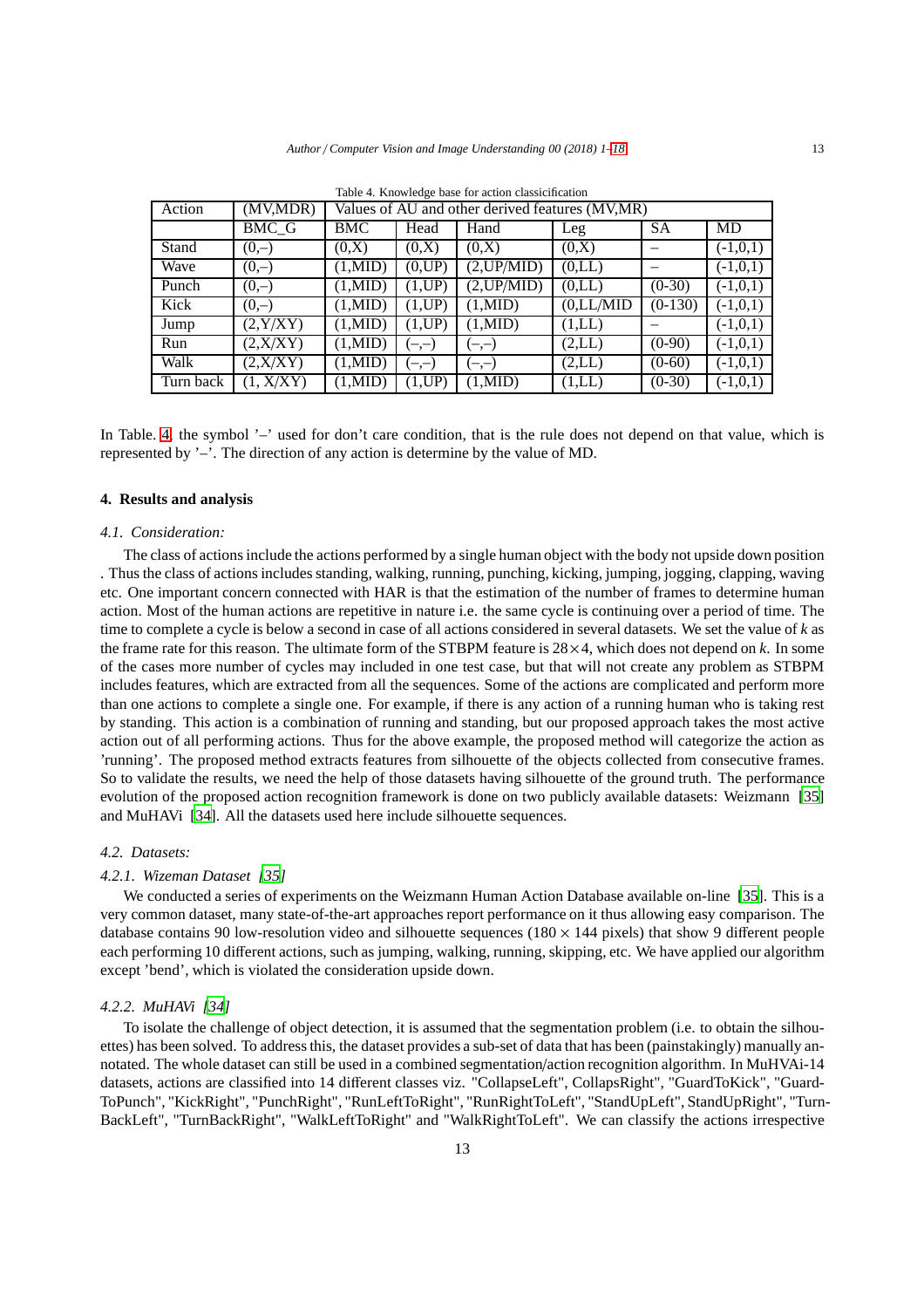|                 | <b>Wizeman Datases</b>       | <b>MuHAVi Datasets</b> |                     |  |
|-----------------|------------------------------|------------------------|---------------------|--|
| Action<br>class | Action                       | Action<br>class        | Action              |  |
| jack            | Jumping Jack                 | AC1                    | <b>GuardToKick</b>  |  |
| jamp            | <b>Jumping Forward</b>       | AC2                    | <b>GuardToPunch</b> |  |
| pjump           | Jumping in place             | AC <sub>3</sub>        | KickRight           |  |
| run             | Running                      | AC4                    | PunchRight          |  |
| side            | galloping sidewys            | AC5                    | RunLeftToRight      |  |
| skip            | skip one leg<br>while moving | AC6                    | RunrightToLeft      |  |
| walk            | walking                      | AC7                    | TurnBackRight       |  |
| wave1           | waving an hand               | AC <sub>8</sub>        | TurnBackright       |  |
| wave2           | waving two hands             | AC9                    | WalkLeftToRight     |  |
|                 |                              | AC10                   | WalkRightToLeft     |  |

<span id="page-13-0"></span>Table 5. Different action clss and actions of Wizeman and MuHVAi datasets

of direction and view points, but we cannot consider the "Collapse" and "StandUp" actions for our experiment. The extraction of AUs from silhouettes is an important area of our algorithm, but for those two actions when human body get squeezed in a smaller area, and AUs are not properly traceable by silhouette information. Other 10 videos of the datasets are classified into 7 actions in our considerations as the work is direction invariant. A brief of different action class and corresponding actions are shown in Table. [5.](#page-13-0)

## *4.3. Evaluation*

The proposed methodology implemented a rule-base to classify different human actions. So the approach does not need any training for classification, but uses prior knowledge to develop the rule-base. We consider a few number of actions from a huge variety of human actions, but the effort is to construct the grammar, which can portray different human actions effectively. This technique is totally based on Human silhouette. So the proposed approach used the datasets where silhouette of corresponding video are provided. The following measures are used to measure the efficiency of the proposed method.

## *4.3.1. Confusion matrix*

Confusion matrix gives a clear knowledge about actual and wrong classification of any classifier. Diagonal values of a confusion matrix determines the number true positive out of total number of action of that action class and the values other than diagonal values define the mis-classification. For example, as in table-6 in case of action class 'jump' '8' out of '9' action are successfully classified, and the remaining one is classified as action class 'run'. Confusion matrix for Wizeman and MuHVAi datasets are shown in Table. [6](#page-14-0) and Table. [7](#page-14-1) respectively. In case of Wizeman dataset we have confusions only for three action classes viz. 'jump', 'side' and 'skip'. All the three actions are confused with the action class 'run', which has a certain similarities with those three actions. On the other hand in case of MuHVAi datasets, the two action classes are confused with each other namely 'GuardToPunch' and 'GuardToKick'. The percentage of successful classification, which proves the efficiency of the proposed method are 95.06 and 93.75 for Wizeman and MuHVAi datasets respectively. This amount of success rate shows the efficiency of our technique.

#### *4.3.2. Misclassified frames (MCF)*

Our proposed approach is totally dependent of the correctness of AU localization. So the first thing we emphasize on accuracy of AU localization. The proposed approach gives good accuracy in terms of localization of the AUs for most of the frames of the video. We also apply the moving direction (MD) computation for each of the frames of different videos. MD is computed using two of the AUs viz. leg(s) and head and it is one of the main parameter to recognize the actions. The average mis-classification rate (AMR) of MDs in all videos are mentioned in Table. [5](#page-13-0) for the respective datasets and are shown in Table. [8.](#page-14-2) For MuHAVi and Wizeman datasets, the MCF are 4.46% and 3.20% respectively. This mis-classification rate is very minimal with respect to the frame rate of the video as the decision is taken on the basis of majority response.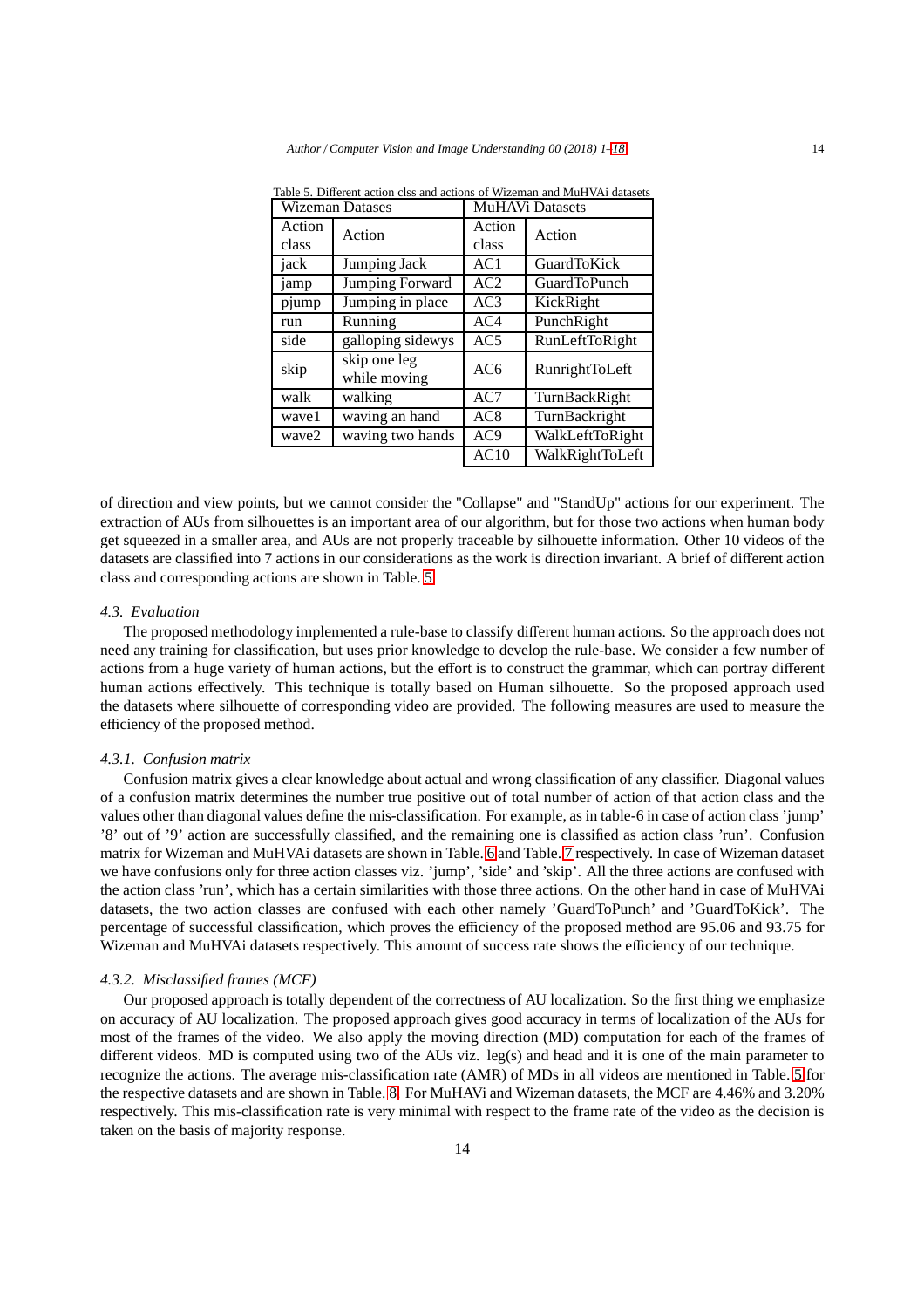|       | Walk             | Run | Jump | Pjump | Side | Skip | <b>Wavel</b> | Wave2 | Jack |
|-------|------------------|-----|------|-------|------|------|--------------|-------|------|
| Walk  | $\overline{9/9}$ |     |      |       |      |      |              |       |      |
| Run   |                  | 9/9 |      |       |      |      |              |       |      |
| Jump  |                  | 1/9 | 8/9  |       |      |      |              |       |      |
| Pjump |                  |     |      | 9/9   |      |      |              |       |      |
| Side  |                  | 1/9 |      |       | 8/9  |      |              |       |      |
| skip  |                  | 2/9 |      |       |      | 7/9  |              |       |      |
| Wave1 |                  |     |      |       |      |      | 9/9          |       |      |
| Wave2 |                  |     |      |       |      |      |              | 9/9   |      |
| Jack  |                  |     |      |       |      |      |              |       | 8/9  |

<span id="page-14-0"></span>Table 6. Confusion matrix for wizeman datasets

<span id="page-14-1"></span>

| Table 7. Cofusion matrix for MuHVAi datasets |  |
|----------------------------------------------|--|
|----------------------------------------------|--|

|                       | GuardToKick | GuardToPunch | KickRight | PunchRight | RunLeftToRight | RunRightToLeft | TurnBackLeft | TurnBackRight | WalkLeftToRight | WalkRightToLeft |
|-----------------------|-------------|--------------|-----------|------------|----------------|----------------|--------------|---------------|-----------------|-----------------|
| GuardToKick           | 6/8         | 2/8          |           |            |                |                |              |               |                 |                 |
| <b>GuardToPunch</b>   | 2/8         | 6/8          |           |            |                |                |              |               |                 |                 |
| KickRight             |             |              | 8/8       |            |                |                |              |               |                 |                 |
| PunchRight            |             |              |           | 8/8        |                |                |              |               |                 |                 |
| <b>RunLeftToRight</b> |             |              |           |            | 4/4            |                |              |               |                 |                 |
| RunRightToLeft        |             |              |           |            |                | 4/4            |              |               |                 |                 |
| TurnBackLeft          |             |              |           |            |                |                | 8/8          |               |                 |                 |
| TurnBackRight         |             |              |           |            |                |                |              | 8/8           |                 |                 |
| WalkLeftToRight       |             |              |           |            |                |                |              |               | 4/4             |                 |
| WalkRightToLeft       |             |              |           |            |                |                |              |               |                 | 4/4             |

Table 8. Average miss-classification rate of MDs of the corresponding datasets

<span id="page-14-2"></span>

| <b>Datasets</b> | Actions | MAR  |
|-----------------|---------|------|
| MuHAVi [34]     | 10      | 4.46 |
| Wiseman [35]    |         | 3.20 |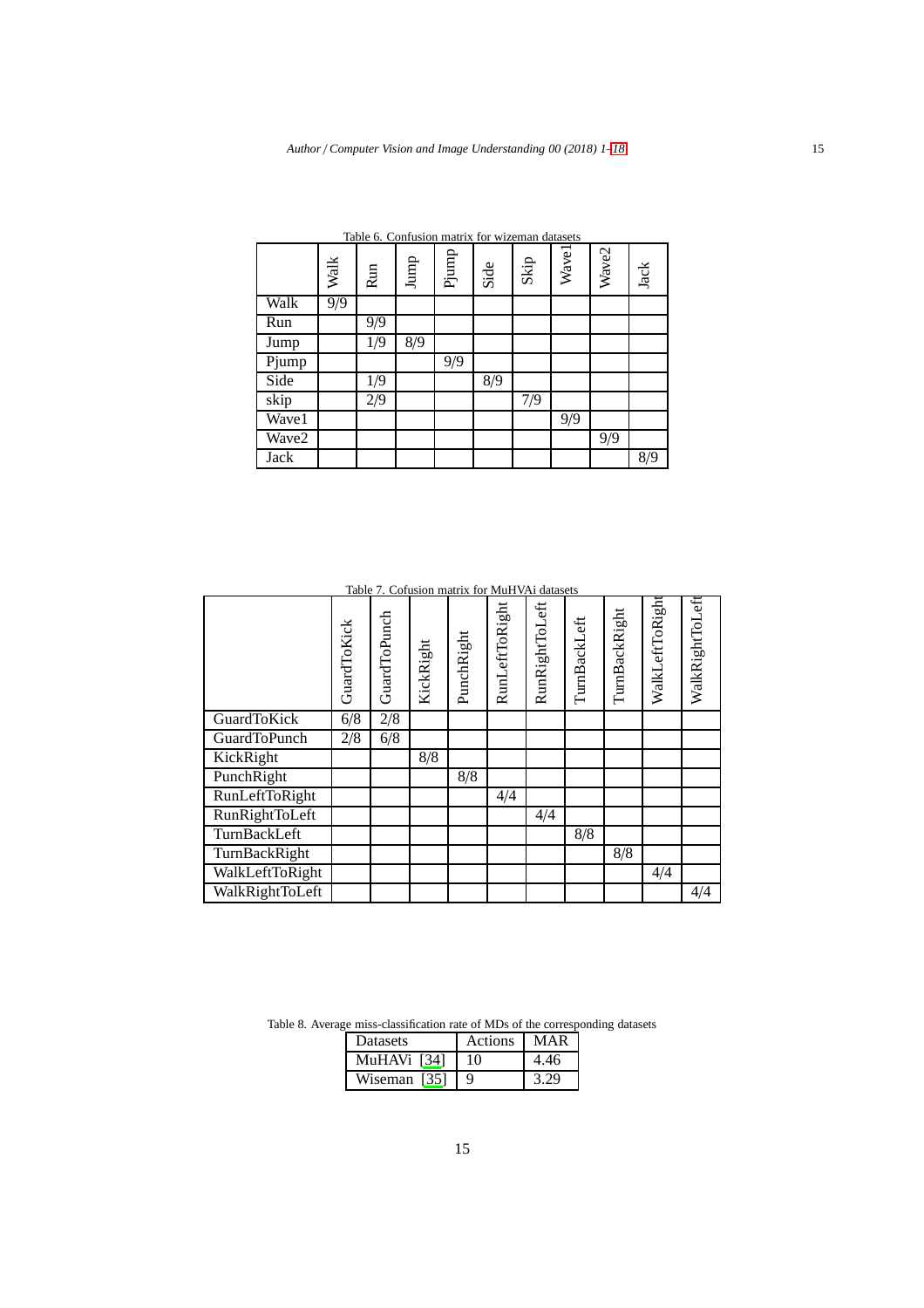<span id="page-15-0"></span>

| Approach                  | Input      | Actions | Evaluations | Rate |
|---------------------------|------------|---------|-------------|------|
| Ikizler and Duyugulu [10] | Silhouette | 9       | LOSO        | 100  |
| Tran and Sorokin [11]     | Silhouette | 10      | <b>LOSO</b> | 100  |
| Eweiwi et al. [12]        | Silhouette | 10      | LOSO        | 100  |
| Harnandez et al. [13]     | Images     | 10      | <b>LASO</b> | 90.3 |
| Cheema et al. [6]         | Silhouette |         | LOSO        | 91.6 |
| Chaaraoui et al. [8]      | Silhouette |         | <b>LOSO</b> | 92.8 |

Table 9. Compartive study of several methodologies of the related research with the proposed approach for wizeman datasets

## *4.3.3. Leave-one-actor-out (LOAO) and leave-one-sequence-out (LOSO) cross validation*

There are several human recognition approaches in related research domain, which are using LOAO and LOSO as the part of estimating the recognition ability of the different classification techniques. Any human action datasets contains several sequences of human actions performed by different actors. In case of LOAO, the classifier is trained by leaving the video of any one actor, that video will be used for testing purpose. On the other hand, in case of LOSO the classifier is trained by leaving any one sequence, which will be used for testing purpose.

Proposed Silhouette 9 No Training 95.06

LOAO and LOSO can not be applicable for the proposed approach as the approach does not require training to classify human actions. On the other hand, the approaches use LOAO or LOSO for measuring their efficiency involving training and testing with a part of the dataset, which is not used for training, but in our proposed methods all the will be tested with out training. So the rate of successful classification of the proposed methodology can be easily comparable with the efficiency of the related research work. The results of applying our proposed method on Wizeman dataset our method with in comparison with that of the state of the art research works is shown in Table. [9](#page-15-0) based on classification efficiency. The success rate of the proposed approach considering Wizeman dataset is 95.06%, which outperforms others. It can be inferred that though our technique doesn't yield hundred percent success rate, but the proposed work is a ready to be implemented one as it doesn't require any learning.

#### *4.3.4. Identical training and testing actors, novel camera*

This is used for view invariance test of the algorithm for any dataset having video of the same actors from different angle. So in this case the training is done from the video taking through one camera, which is situated in a certain angle and testing the video which are taking through other camera, which is placed in the different angle. MuHVAi datasets provides multi-view data, which is exploited for novel camera test. Our proposed method does not depend on the camera view point when it is parallel to the object. We have tested all the videos, which are given in the dataset without training a single video, and the actions were recognized irrespective of the camera position. The results of our method and its comparison with the other state of the art is shown in Table. [10](#page-16-12) for the MuHAVi dataset.

## *4.3.5. Identical training and test cameras, novel actors*

This testing phase is used for checking the robustness of the algorithm irrespective of actors i.e. the view angle of the actor in the test video differs with that of the actor in the tanning video. MuHVAi dataset provides the videos from different angle of the same actor. We have applied our proposed method on all the videos irrespective of actors. To recognize actions of different actors, the proposed approach doesn't require training. Hence the proposed method qualifies the novel actor test. A comparative study of the results of our approach and that of the other related research works is shown in Table. [10](#page-16-12) in context with classification efficiency on MuHAVi dataset for novel actor test.

The accuracy rate of the proposed work over MuHAVi dataset is93.75%, which is better than any other methods of the related research work. This performance also validate novel actor and novel camera test as we did not use any training mechanism.

## **5. Conclusion**

The present work proposes a new spatio-temporal feature extraction technique coined as STBPM and a rule based logic termed as RAC to classify human actions. Feature extraction is done on silhouette of the foreground for *k*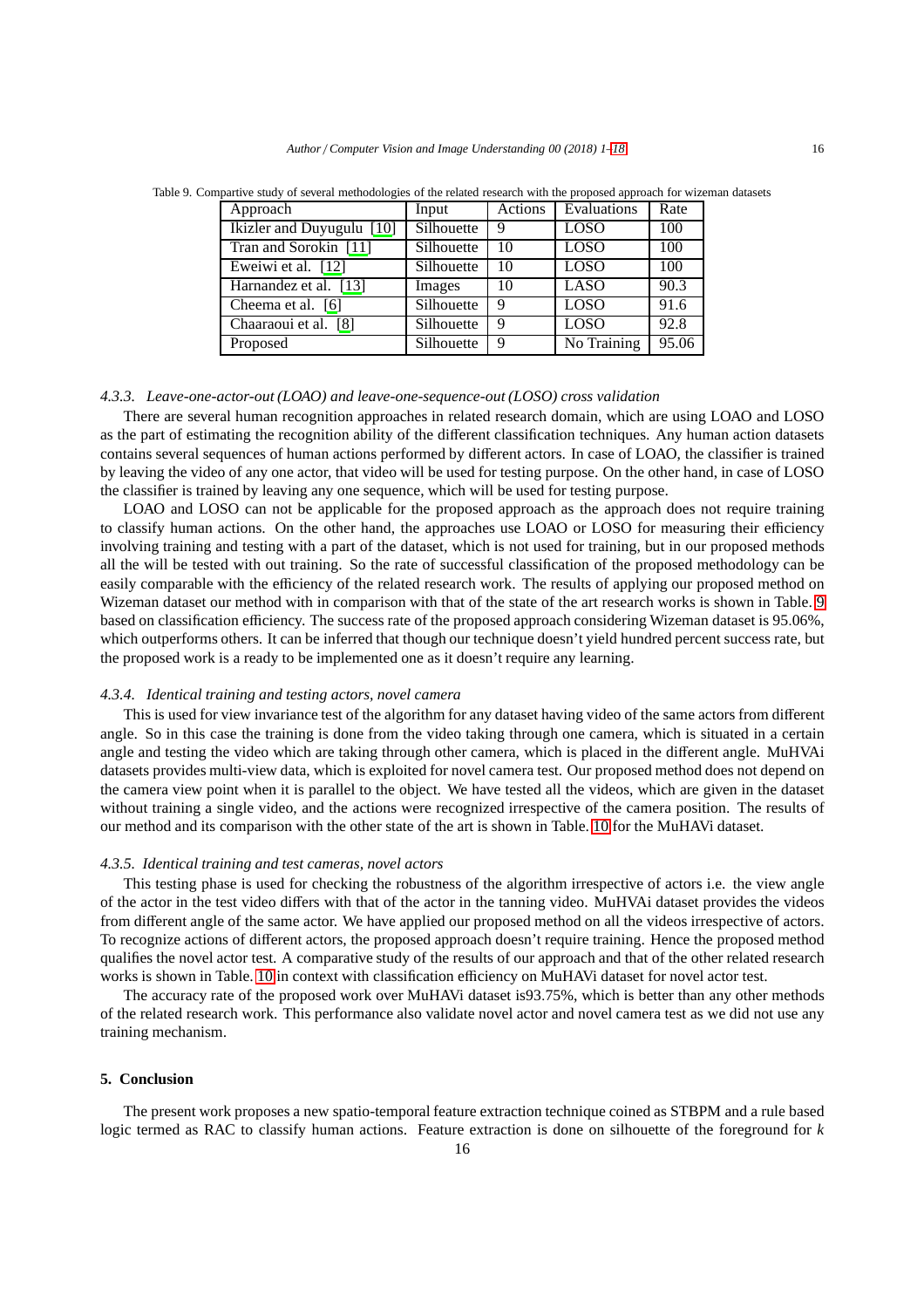<span id="page-16-12"></span>

| Approach             | Input      | Actions | Evaluations | <b>Success Rate</b> |  |
|----------------------|------------|---------|-------------|---------------------|--|
| Singh et al. [7]     | Silhouette | 14      | <b>LOSO</b> | 82.4                |  |
| Eweiwi et al. [12]   | Silhouette | 14      | <b>LOSO</b> | 91.9                |  |
| Cheema et al. [6]    | Silhouette | 14      | <b>LOSO</b> | 86.0                |  |
| Chaaraoui et al. [8] | Silhouette | 14      | <b>LOSO</b> | 92.8                |  |
| Proposed             | Silhouette |         | No Training | 93.75               |  |

Table 10. Compartive study of several methodologies of the related research with the proposed approach for MuHVAi datasets

Table 11. results on MuhVAi datasets for novel actor test

| Approach             | Input      | Actions | Evaluations | <b>Success Rate</b> |
|----------------------|------------|---------|-------------|---------------------|
| Singh et al. [7]     | Silhouette | 14      | LOSO        | 61.8                |
| Eweiwi et al. [12]   | Silhouette | 14      | <b>LOSO</b> | 77.9                |
| Cheema et al. [6]    | Silhouette | 14      | <b>LOSO</b> | 73.5                |
| Chaaraoui et al. [8] | Silhouette | 14      | <b>LOSO</b> | 82.4                |
| Proposed             | Silhouette | 10      | No Training | 93.75               |

number of consecutive frames. Our proposed technique successfully localizes AUs and determines human actions with high accuracy except the action with head upside down, sitting and lying. Our technique doesn't required any training and is also independent of the camera view angle. Experimental results involving publicly available datasets shows that our technique outperforms the other state of the art techniques in terms of success rate of HAR. In future, we wish to extend our work for detecting action in the sitting and lying conditions making the detection process more extensive.

### **6. Acknowledgment**

This work is funded by DST, Ministry of Science and Technology, Government of India through INSPIRE project.

## **7. References**

## <span id="page-16-0"></span>**References**

- <span id="page-16-2"></span>[1] J. K. Aggarwal, M. S. Ryoo, Human Activity Analysis: A Review, ACM Computing Surveys (CSUR). Volume 43 Issue 3, April 2011, Article No. 16.
- <span id="page-16-1"></span>[2] K. Guo, P. Ishwar, Action Recognition from Video Using Feature Covariance Matrices, IEEE Transaction on Imange Processing, Vol. 22, No. 6, June 2013.
- <span id="page-16-3"></span>[3] M. A Mendoza, N. P. Blanca, HMM-Based Action Recognition Using Contour Histograms, Pattern Recognition and Image Analysis, Lecture Notes in Computer Science, 4477, Springer, Berlin/Heidelberg (2007), pp. 394-401.
- <span id="page-16-4"></span>[4] C. H. Hsieh, P. S. Huang, and M. D. Tang, Human Action Recognition Using Silhouette Histogram, Proceedings of the Thirty-Fourth Australasian Computer Science Conference (ACSC 2011), pp. 11-15, Perth, Australia, 17-20, 2011.
- <span id="page-16-5"></span>[5] L. Gorelick, M. Galun, E. Sharon, A. Brandt, R. Basri, Shape representation and recognition using the poisson equation, in: Computer Vision and Pattern Recognition, Washington DC, USA, June 2003.
- <span id="page-16-10"></span>[6] S. Cheema, A. Eweiwi, C. Thurau, C. Bauckhage, Action recognition by learning discriminative key poses, IEEE Internat. Conf. on Computer Vision Workshops (ICCV Workshops). pp. 1302-1309.
- <span id="page-16-13"></span>[7] S. Singh, S. Velastin, H. Ragheb, Muhavi: A multicamera human action video dataset for the evaluation of action recognition methods. Seventh IEEE Internat. Conf. on Advanced Video and Signal Based Surveillance (AVSS). pp. 8âÅŞ55.
- <span id="page-16-11"></span>[8] A. A. Chaaraoui, P. Climent-Perez, F. Florez-Revuelta, Silhouette-based human action recognition using sequences of key poses, Pattern Recognition Letters. 34(15), pp. 1799-1807. ISSN (print) 0167-8655.
- <span id="page-16-6"></span>[9] L. Wang, T. Tan, Silhouette Analysis-Based Gait Recognition for Human Identification, IEEE Transactions on Pattern Analysis & Machine Intelligence. 2003 vol.25 Issue No.12.
- <span id="page-16-7"></span>[10] N. Ikizler, P. Duygulu, Human action recognition using distribution of oriented rectangular patches, Lecture Notes in Computer Science. 4814. Springer, Berlin/Heidelberg, pp. 271-284
- <span id="page-16-8"></span>[11] D. Tran, A. Sorokin, Human activity recognition with metric learning. Computer Vision ECCV 2008, Lecture Notes in Computer Science. 5302. Springer, Berlin/Heidelberg, pp. 548-561.
- <span id="page-16-9"></span>[12] A. Eweiwi, S. Cheema, C. Thurau, C. Bauckhage, Temporal key poses for human action recognition, IEEE Internat. Conf. on Computer Vision Workshops (ICCV Workshops). 2011, pp. 1310-1317.